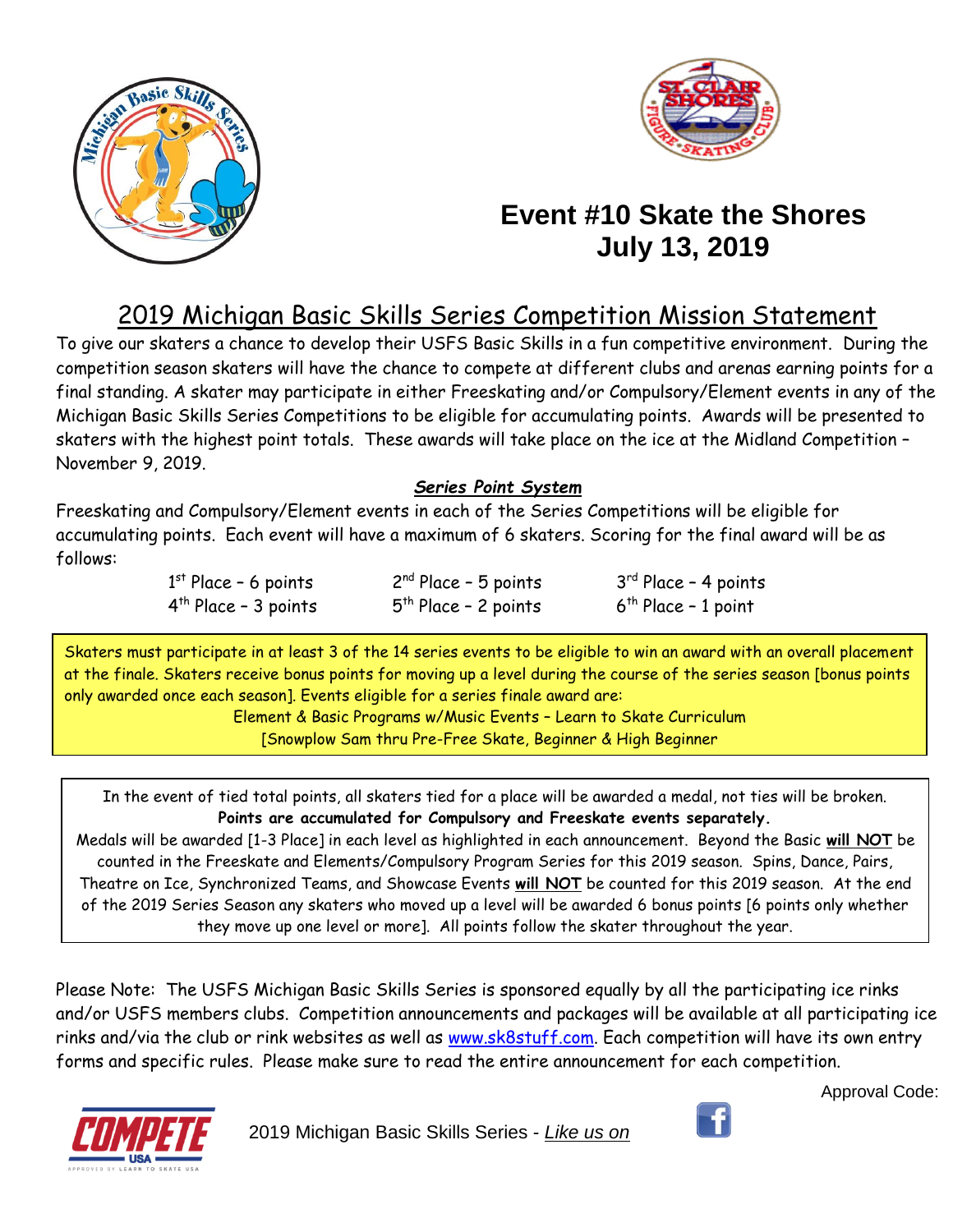# **13 th Annual USFS Michigan Basic Skills Series – Hosted by the following**:

| Event 1 Onyx-Suburban B/S           | Event 2 Tuxedo Invitational        | <b>Event 3 Arctic Basic Skills</b> |
|-------------------------------------|------------------------------------|------------------------------------|
| Challenge                           | March 30, 2019                     | April 7, 2019                      |
| <b>February 2, 2019</b>             | Entry Deadline - March 15, 2019    | Entry Deadline - March 23, 2019    |
| Entry Deadline - January 18, 2019   | Slater Family Ice Arena            | Arctic Edge Ice Arena              |
| Suburban Ice Macomb                 | Bowling Green, OH                  | Canton, MI                         |
| Macomb, MI                          | <b>Contact: Pat Rabb</b>           | Contact: Elizabeth Taylor          |
| <b>Contact Jeanette Daskas</b>      | Phone: 419-308-4552                | Phone: 734-649-6662                |
| Phone: 248-917-9544                 | perabb59@gmail.com                 | taylor3mom@live.com                |
| jendaskas@aol.com                   |                                    |                                    |
| Event 4 Mountain Town Classic       | Event 5 Iceland Spring Fling       | Event 6 Skate the Gate             |
| April 13, 2019                      | May 5, 2019                        | May 11, 2019                       |
| Entry Deadline - March 30, 2019     | Entry Deadline - April 21, 2019    | Entry Deadline - April 28, 2019    |
| The I.C.E. Arena                    | <b>Flint Iceland Arena</b>         | Southgate Civic Arena              |
| Mt Pleasant MI                      | Flint, MI                          | Southgate MI                       |
| <b>Contact: Ginni Phillips</b>      | <b>Contact: Cristy Bosley</b>      | <b>Contact: Jennifer Godbout</b>   |
| Phone: 989-560-3871                 | Phone: 810-814-1081                | Phone: 734-642-5258                |
| gpsk8r@gmail.com                    | Chix44ever44@gmail.com             | jg48195@hotmail.com                |
| Event 7 ICES Basic Skills Challenge | Event 8 Ann Arbor Skills/Showcase  | Event 9 Summer Swizzle             |
| June 1, 2019                        | June 8, 2019                       | June 15, 2019                      |
| Entry Deadline - May 18, 2019       | Entry Deadline - May 24, 2019      | Entry Deadline - June 1, 2019      |
| <b>Troy Sports Center</b>           | Ann Arbor Ice Cube                 | Farmington Hills Ice Arena         |
| <b>Troy MI</b>                      | Ann Arbor MI                       | Farmington Hills, MI               |
| Contact: Kim Baxi                   | Contact: Craig Forsyth             | Contact: Daphane Lee               |
| Phone: 248-835-2732                 | Phone: 734-213-6768                | Phone: 248-219-6806                |
| kimsbaxi@hotmail.com                | Aafsc.officemanager@gmail.com      | summerswizzle@fhfsc.org            |
| Event 10 Skate the Shores           | Event 11 Summer Chill Basic Skills | Event 12 Skate the Zoo             |
| <b>July 13, 2019</b>                | <b>July 20, 2019</b>               | <b>August 2, 2019</b>              |
| Entry Deadline - June 28, 2019      | Entry Deadline - July 1, 2019      | Entry Deadline - July 19, 2019     |
| St Clair Shores Civic Arena         | Novi Ice Arena                     | <b>Wings West</b>                  |
| St Clair Shores, MI                 | Novi, MI                           | Kalamazoo MI                       |
| <b>Contact Laura Delbarba</b>       | <b>Contact: Chelsea Walker</b>     | <b>Contact Stacy Lightfoot</b>     |
| Phone: 586-306-2477                 | Phone: 248-719-2724                | Phone: 269-744-2648                |
| sk8ncoach@yahoo.com                 | Chelseawalker17@aol.com            | stacylightfoot@sbcglobal.net       |
| Event 13 - Autumn Ice Fest          | Event 14 Skate Midland             |                                    |
| October 5, 2019                     | <b>November 9, 2019</b>            | <b>SERIES AWARDS</b>               |
| Entry Deadline - Sept. 20. 2019     | Entry Deadline - October 23, 2019  | <b>CEREMONY</b>                    |
| Mike Modano Ice Arena               | <b>Midland Civic Arena</b>         | <b>AT THE MIDLAND</b>              |
| <b>Westland MI</b>                  | <b>Midland MI</b>                  | <b>COMPETITION</b>                 |
| <b>Contact Stanley Mackey</b>       | <b>Contact Karen Boswell</b>       |                                    |
| Phone: 313-478-8939                 | Phone: 989-695-4832                |                                    |
| Stanleymackey95@gmail.com           | Kboswell99@gmail.com               |                                    |



 **Skate the Shores** – Basic Skills Competition **S.C.S.F.S.C.**

 $\begin{bmatrix} 1 \end{bmatrix}$ 

2019 Michigan Basic Skills Series - *Like us on*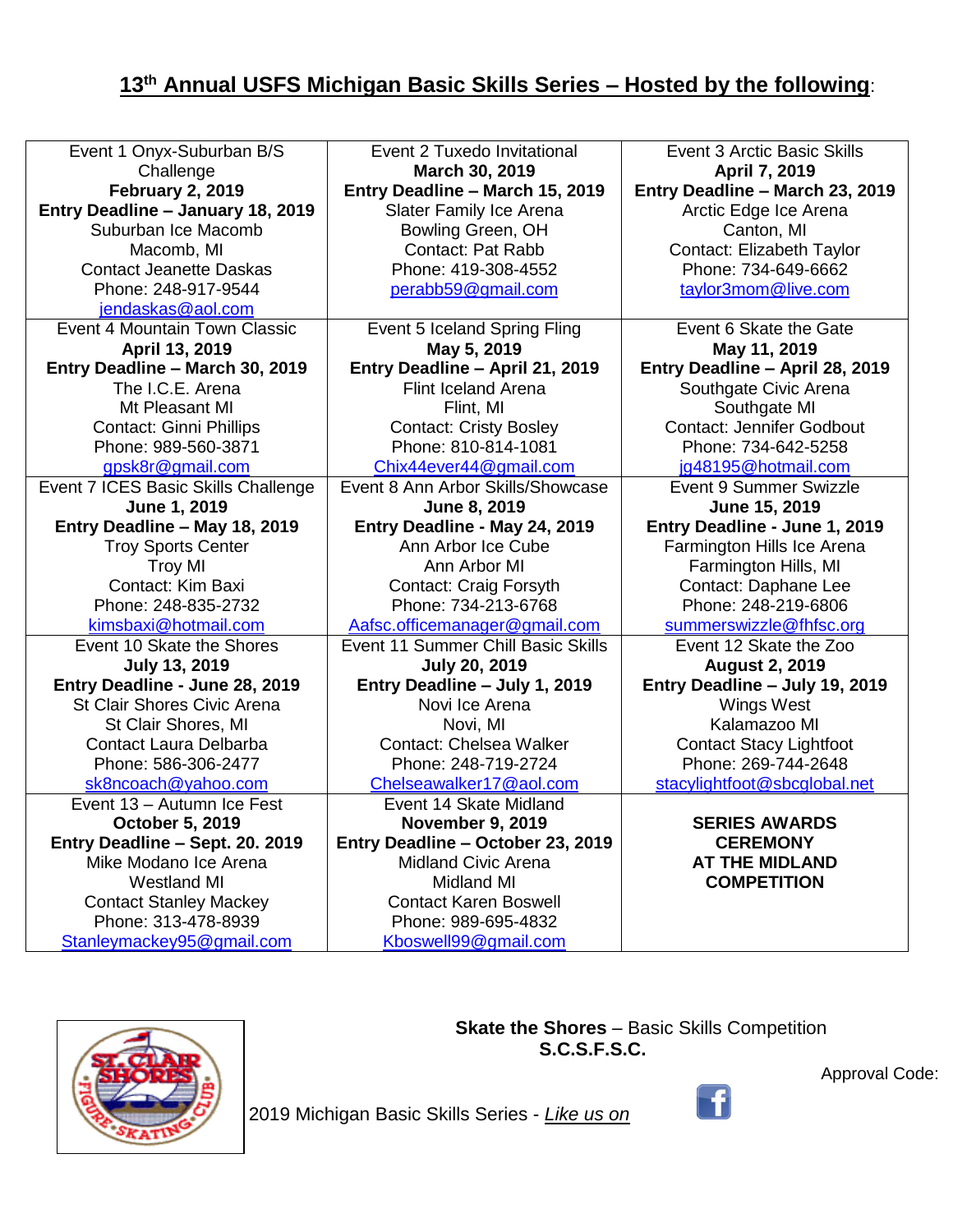### St. Clair Shores Civic Arena ♦ 20000 Stephens ♦ St. Clair Shores, MI ♦ 48080 (586) 774-7530 / [www.scsfsc.org](http://www.scsfsc.org/) **July 13, 2019 Deadline: June 28, 2019**

The Skate the Shores, sponsored by the S.C.S.F.S.C. will be held at the St. Clair Shores Civic Arena on July 13, 2019. The ice surface measures 85 x 200 feet. This is a United State Figure Skating approved Basic Skills Competition. The approvals will be posted on the official competition bulletin board. Questions regarding this competition should be directed to Tekla Warezak, [teklamarie9@gmail.com](mailto:teklamarie9@gmail.com) or 313-400-3209. Email communications are preferred.

**Mission Statement –** The purpose of this competition is to promote a fun, introductory, competitive experience for the beginning skater.

**Eligibility -** The Competition open to ALL skaters who are current eligible [ER 100] members of either the Basic Skills Program and/or full members of US Figure Skating. To be eligible skater must have submitted a membership application or be a member in good standing. Members of other organizations are eligible to compete but must be registered with the host Basic Skills Program/Club or any other Basic Skills Program/Club. Eligibility will be based on skill level as of closing date of entries. All Snowplow Sam and Basic 1-6 skaters must skate at highest level passed or one level higher. NO official US Figure Skating tests may have been passed including MIF or individual dances. For the Test Track and Well Balances levels eligibility will be based only on highest free skate test level passed. Skaters may skate at the highest level passed OR one level higher BUT not both levels in the event during the same competition.

**Rules** – The competition will be conducted under the rules set forth by the US Figure Skating Learn to Skate USA "Compete USA Competition Manual" program.

**Entry Fees** – The first event is \$50, the second event is \$20 and each additional event after that is \$10. All entries must be postmarked no later than **June 28, 2019**. Late entries will be accepted at the discretion of the organizers, and are subject to a possible \$15 late fee. Entry fees are per person, U.S. dollars.

#### **Entry forms must be filled out LEGIBLY and completely and mailed with a check made payable to ???? to:**

Name: SCSFSC Address: 20000 Stephens St. Clair Shores, MI 48080 There will be a \$35 fee for returned checks.

**Awards – All competitors will receive a medal.** All events are final rounds. ALL awards will be made at appropriate times throughout the competition. A podium will be available for group and individual photos.

**Registration** – The registration table will be open 1 hour before the competition begins. Skaters will not be allowed to compete until they have registered. *Please register at least one hour before your competition time.* 

**Schedule of Events** - Schedule will be posted on the Internet at the Figure Skater's Website – [www.sk8stuff.com](http://www.sk8stuff.com/)

**Music** - The music for all free skating programs with music will be supplied by skater should be provided on CD. The CD is to be turned into registration. Competitors must have a spare CD at rink side to be used in case of technical difficulties.

**Practice Ice** – Practice ice will be available in 20 minutes sessions. Detail swill be provided either online or via email prior to the competition date. Sign-in and pay \$8 at the door.



2019 Michigan Basic Skills Series - *Like us on*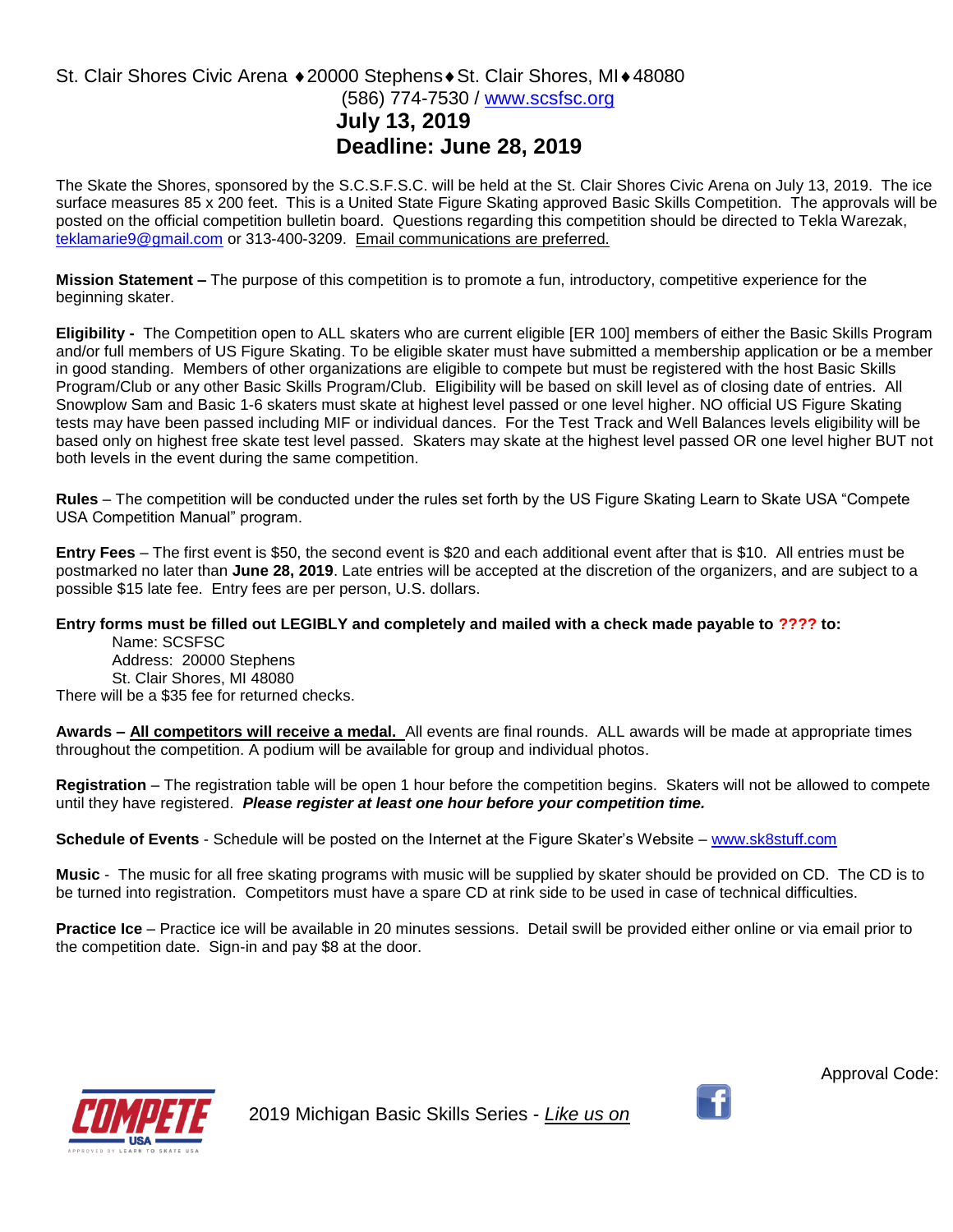## *Events listed on this page are eligible for Michigan Basic Skills Series Points*

### **SNOWPLOW SAM – BASIC 6 ELEMENTS**

- Each skater will perform each element when directed by a judge.. Judge/referee directed example: all skaters perform first element before moving on to the next and so on, or each skater performs all of the required elements before moving on to the next skater.
- To be skated on 1/3 to 1/2 ice (determined by the LOC)
- No music
- Divide Snowplow Sam skaters by level (1-4), if registrations warrant

| Level    | Skating rules/standards                                                                        |  |  |
|----------|------------------------------------------------------------------------------------------------|--|--|
|          | March followed by a two-foot glide and dip                                                     |  |  |
| Snowplow | Forward two-foot swizzles, 2-3 in a row                                                        |  |  |
| Sam      | Forward snowplow stop                                                                          |  |  |
|          | Backward wiggles, 2-6 in a row<br>$\bullet$                                                    |  |  |
|          | Forward two-foot glide and dip<br>$\bullet$                                                    |  |  |
| Basic 1  | Forward two-foot swizzles, 6-8 in a row<br>$\bullet$                                           |  |  |
|          | Beginning snowplow stop on two-feet or one-foot<br>$\bullet$                                   |  |  |
|          | Backward wiggles, 6-8 in a row<br>$\bullet$                                                    |  |  |
|          | Forward one-foot glide (no variations), either foot<br>$\bullet$                               |  |  |
| Basic 2  | Scooter pushes, right and left foot, 2-3 each foot<br>$\bullet$                                |  |  |
|          | Moving snowplow stop<br>$\bullet$                                                              |  |  |
|          | Two-foot turn in place, forward to backward<br>$\bullet$                                       |  |  |
|          | Backward two-foot swizzles, 6-8 in a row<br>$\bullet$                                          |  |  |
|          | Beginning forward stroking showing correct use of blade<br>$\bullet$                           |  |  |
| Basic 3  | Forward 1/2 swizzle pumps on a circle, either clockwise or counterclockwise, 4-6<br>$\bullet$  |  |  |
|          | consecutive                                                                                    |  |  |
|          | Forward slalom                                                                                 |  |  |
|          | Moving forward to backward two-foot turn on a circle                                           |  |  |
|          | Beginning backward one-foot glide, either foot<br>$\bullet$                                    |  |  |
|          | Forward outside edge on a circle, clockwise or counterclockwise<br>$\bullet$                   |  |  |
| Basic 4  | Forward crossovers, 4-6 consecutive, clockwise and counterclockwise<br>$\bullet$               |  |  |
|          | Backward 1/2 swizzle pumps on a circle, either clockwise or counterclockwise, 4-6<br>$\bullet$ |  |  |
|          | consecutive                                                                                    |  |  |
|          | Backward one-foot glides (no variations), right and left<br>$\bullet$                          |  |  |
|          | Beginning two-foot spin, maximum 4 revolutions<br>$\bullet$                                    |  |  |
|          | Backward outside edge on a circle, clockwise or counterclockwise<br>$\bullet$                  |  |  |
|          | Backward crossovers, 4-6 consecutive, clockwise and counterclockwise<br>$\bullet$              |  |  |
| Basic 5  | Forward outside three-turn, right and left<br>$\bullet$                                        |  |  |
|          | Advanced two-foot spin, minimum 4 revolutions<br>$\bullet$                                     |  |  |
|          | Hockey stop<br>$\bullet$                                                                       |  |  |
|          | Forward inside three-turn, right and left<br>$\bullet$                                         |  |  |
| Basic 6  | <b>Bunny Hop</b><br>$\bullet$                                                                  |  |  |
|          | Basic forward spiral on a straight line (no variations), right or left<br>$\bullet$            |  |  |
|          | Beginning one-foot spin, maximum 3 revolutions, optional free leg held position and            |  |  |
|          | entry                                                                                          |  |  |
|          | T-stop, right or left                                                                          |  |  |



2019 Michigan Basic Skills Series - *Like us on* 

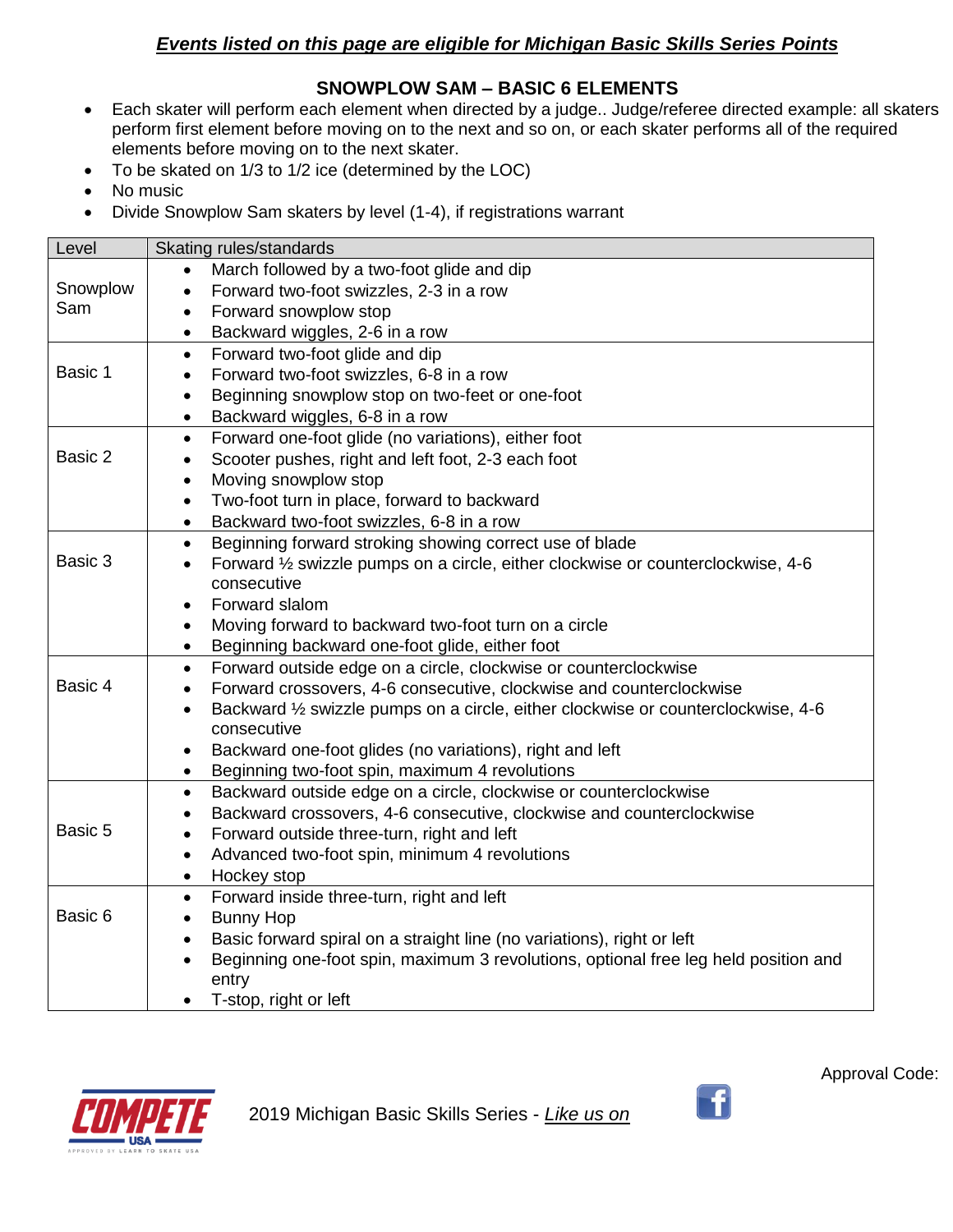### *Events listed on this page are eligible for Michigan Basic Skills Series Points*

### **SNOWPLOW SAM – BASIC 6 PROGRAM WITH MUSIC**

Format: The skating order of the required elements is optional. The elements are not restricted as to the number of times the element is executed or length of glides, number of revolutions, etc., unless otherwise specified.

- To be skated on full ice with music.
- The skater may use elements from a previous level.
- A 0.2 deduction will be taken for each element performed from a higher level. Bonus skills from the same level or below are allowed but will not be judged elements.
- Divide Snowplow Sam skaters by level (1-4), if registrations warrant

| Level    | Time | Skating rules/standards                                                                                        |  |
|----------|------|----------------------------------------------------------------------------------------------------------------|--|
|          |      | March followed by a two-foot glide and dip                                                                     |  |
| Snowplow | 1:10 | Forward two-foot swizzles, 2-3 in a row                                                                        |  |
| Sam      | max. | Forward snowplow stop<br>$\bullet$                                                                             |  |
|          |      | Backward wiggles, 2-6 in a row<br>$\bullet$                                                                    |  |
|          |      | Forward two-foot glide and dip<br>$\bullet$                                                                    |  |
| Basic 1  | 1:10 | Forward two-foot swizzles, 6-8 in a row<br>$\bullet$                                                           |  |
|          | max. | Beginning snowplow stop on two-feet or one-foot<br>$\bullet$                                                   |  |
|          |      | Backward wiggles, 6-8 in a row<br>$\bullet$                                                                    |  |
|          |      | Forward one-foot glide (no variations), either foot<br>$\bullet$                                               |  |
| Basic 2  | 1:10 | Scooter pushes, right and left foot, 2-3 each foot<br>$\bullet$                                                |  |
|          | max. | Moving snowplow stop<br>$\bullet$                                                                              |  |
|          |      | Two-foot turn in place, forward to backward<br>$\bullet$                                                       |  |
|          |      | Backward two-foot swizzles, 6-8 in a row<br>$\bullet$                                                          |  |
|          |      | Beginning forward stroking showing correct use of blade<br>$\bullet$                                           |  |
| Basic 3  | 1:10 | Forward 1/2 swizzle pumps on a circle, either clockwise or counterclockwise, 4-6<br>$\bullet$                  |  |
|          | max. | consecutive                                                                                                    |  |
|          |      | Forward slalom                                                                                                 |  |
|          |      | Moving forward to backward two-foot turn on a circle<br>$\bullet$                                              |  |
|          |      | Beginning backward one-foot glide, either foot<br>$\bullet$                                                    |  |
|          |      | Forward outside edge on a circle, clockwise or counterclockwise<br>$\bullet$                                   |  |
| Basic 4  | 1:10 | Forward crossovers, 4-6 consecutive, clockwise and counterclockwise<br>$\bullet$                               |  |
|          | max. | Backward 1/2 swizzle pumps on a circle, either clockwise or counterclockwise, 4-<br>$\bullet$<br>6 consecutive |  |
|          |      | Backward one-foot glides (no variations), right and left<br>$\bullet$                                          |  |
|          |      | Beginning two-foot spin, maximum 4 revolutions<br>$\bullet$                                                    |  |
|          |      | Backward outside edge on a circle, clockwise or counterclockwise<br>$\bullet$                                  |  |
|          |      | Backward crossovers, 4-6 consecutive, clockwise and counterclockwise<br>$\bullet$                              |  |
| Basic 5  | 1:10 | Forward outside three-turn, right and left<br>$\bullet$                                                        |  |
|          | max. | Advanced two-foot spin, minimum 4 revolutions<br>$\bullet$                                                     |  |
|          |      | Hockey stop<br>$\bullet$                                                                                       |  |
|          |      | Forward inside three-turn, right and left<br>$\bullet$                                                         |  |
| Basic 6  | 1:10 | <b>Bunny Hop</b><br>$\bullet$                                                                                  |  |
|          | max. | Basic forward spiral on a straight line (no variations), right or left<br>$\bullet$                            |  |
|          |      | Beginning one-foot spin, maximum 3 revolutions, optional entry and free leg<br>$\bullet$                       |  |
|          |      | position                                                                                                       |  |
|          |      | T-stop, right or left                                                                                          |  |



2019 Michigan Basic Skills Series - *Like us on* 

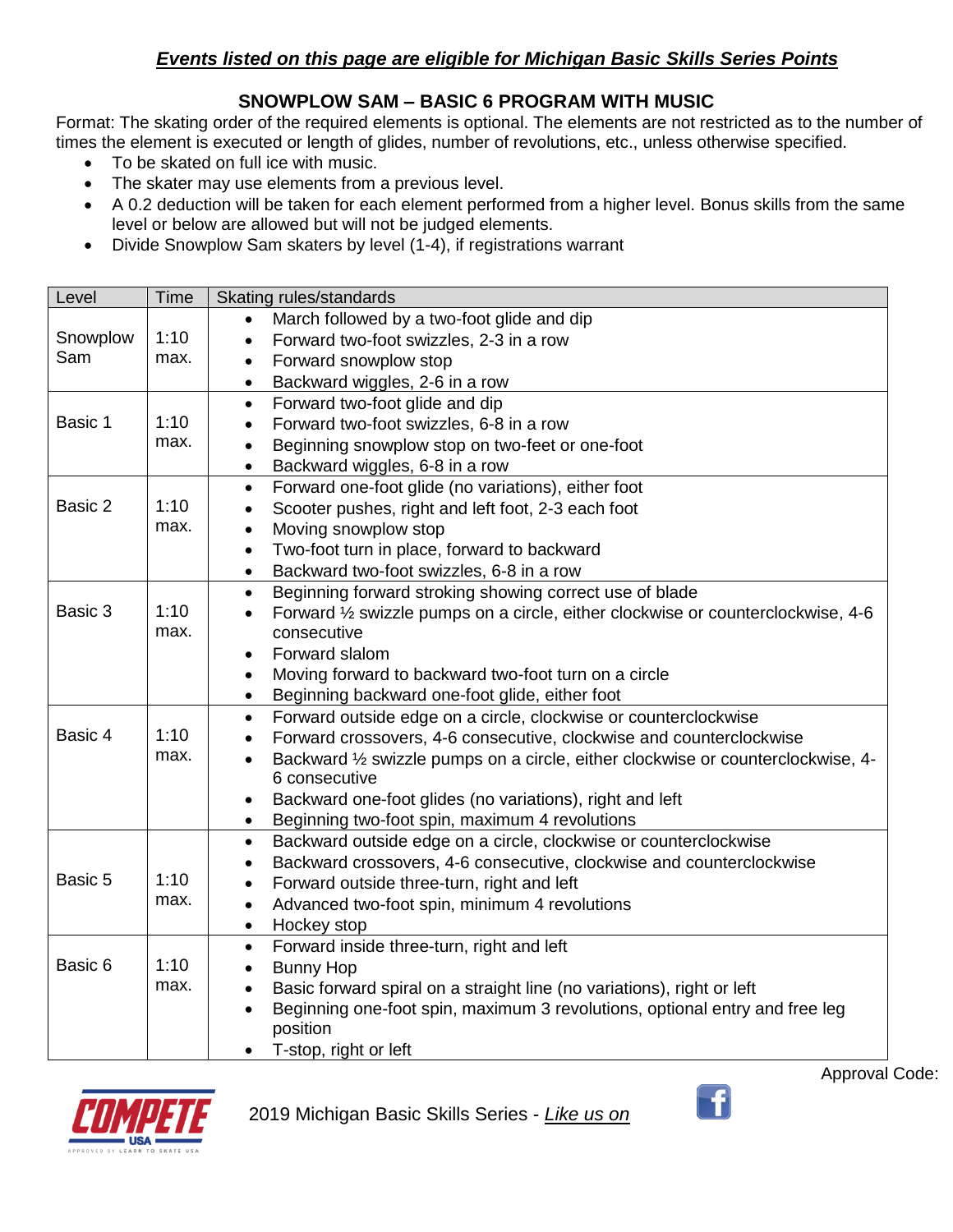### **PRE-FREE SKATE COMPULSORY**

Format: In simple program form, using a limited number of connecting steps, the skating order of the required elements is optional.

- To be skated on  $\frac{1}{2}$  ice.
- No music
- The skater must demonstrate the required elements listed
- **Bonus skills from the same level or below are allowed but will not be judged elements.**
- A 0.2 deduction will be taken for each element performed from a higher level.
- Time: 1:15 maximum

| Level        | <b>Time</b> | Skating rules/standards                                                                                                                                                                                   |
|--------------|-------------|-----------------------------------------------------------------------------------------------------------------------------------------------------------------------------------------------------------|
| Pre-Free     | 1:15        | Forward inside open Mohawk from a standstill position (R to L<br>and $L$ to $R$ )                                                                                                                         |
| <b>Skate</b> | max.        | Two forward crossovers into a forward inside Mohawk, step<br>$\bullet$<br>down and cross behind, step into one backward crossover<br>and step to a forward inside edge, clockwise and<br>counterclockwise |
|              |             | Basic one-foot upright spin, optional entry and free-foot<br>$\bullet$<br>position - minimum 3 revolutions                                                                                                |
|              |             | Mazurka                                                                                                                                                                                                   |
|              |             | Waltz jump                                                                                                                                                                                                |

# **PRE-FREE SKATE PROGRAM WITH MUSIC**

Format: The skating order of the required elements is optional. The elements are not restricted as to the number of times an element is executed, length of glides, number of revolutions, etc., unless otherwise stated. Connecting steps and transitions should be demonstrated throughout the program.

- To be skated on full ice.
- The skater must demonstrate the required elements and may use but is not required to use any additional elements from previous levels.
- **Bonus skills from the same level or below are allowed but will not be judged elements.**
- A 0.2 deduction will be taken for each element performed from a higher level.
- Time 1:40 max.

| Level                    | Time         | Skating rules/standards                                                                                                                                                                                                                                                                                                                                                                                                         |
|--------------------------|--------------|---------------------------------------------------------------------------------------------------------------------------------------------------------------------------------------------------------------------------------------------------------------------------------------------------------------------------------------------------------------------------------------------------------------------------------|
| Pre-Free<br><b>Skate</b> | 1:40<br>max. | Two forward crossovers into a forward inside Mohawk, step<br>$\bullet$<br>down and cross behind, step into one backward crossover<br>and step to a forward inside edge, clockwise and<br>counterclockwise<br>Basic one-foot upright spin, optional entry and free-foot<br>$\bullet$<br>position- minimum 3 revolutions<br>Mazurka<br>$\bullet$<br>Waltz jump<br>$\bullet$<br>NOT ALLOWED - Waltz jump, side toe hop, waltz jump |





 $\cdot$   $\cdot$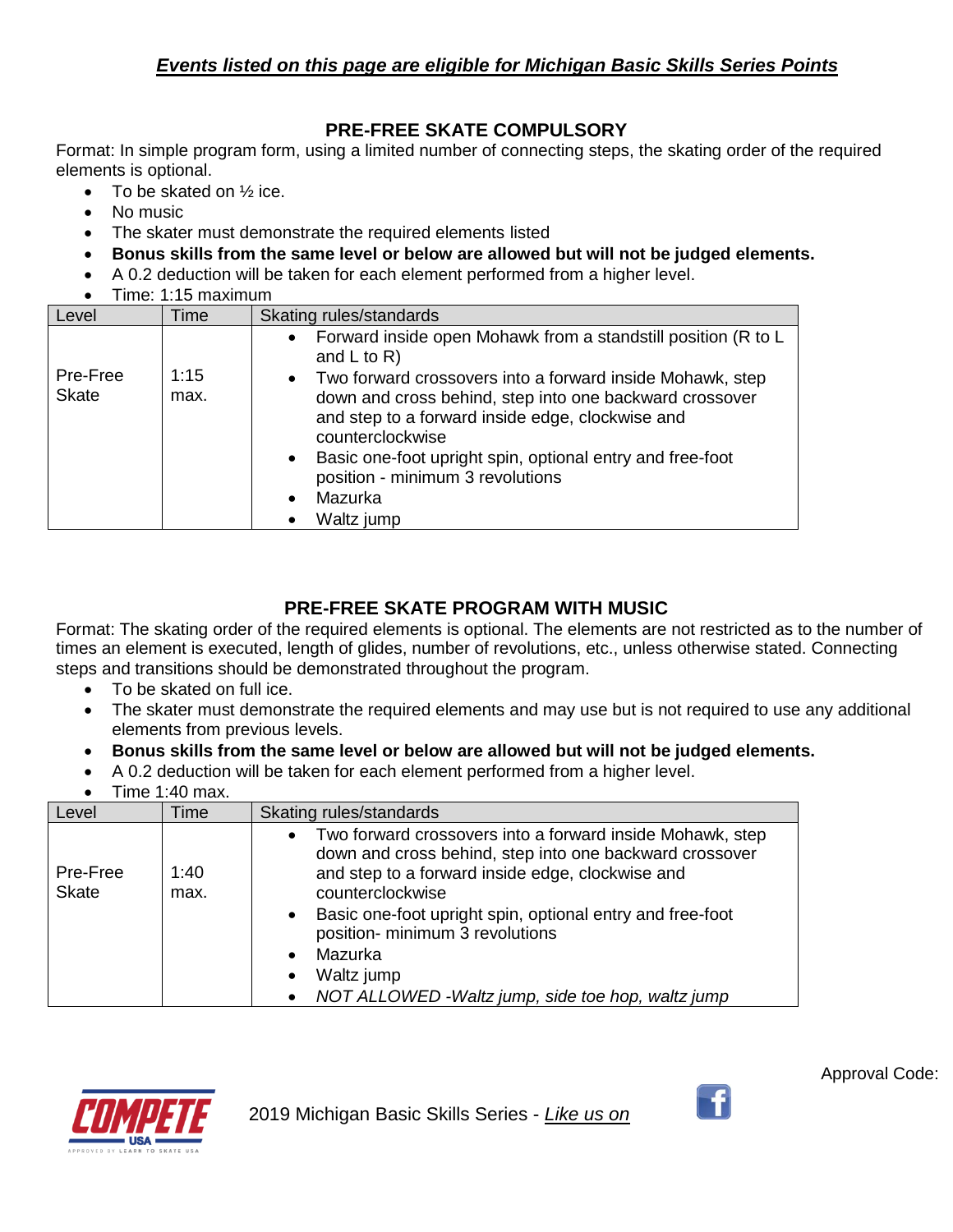### **EXCEL COMPULSORY**

Format: In simple program form, using a limited number of connecting steps, the skating order of the required elements is optional.

- To be skated on  $\frac{1}{2}$  ice.
- No music
- The skater must demonstrate the required elements listed
- A 0.2 deduction will be taken for each element performed from a higher level.
- Time: 1:15 maximum
	- *Skaters may have the option to skate one level higher in compulsories than free skate program.*

| <b>Excel Beginner/High Beginner Compulsory Events are eligible for</b> |                                                                                 |                                                                                                                                                                                                        |  |
|------------------------------------------------------------------------|---------------------------------------------------------------------------------|--------------------------------------------------------------------------------------------------------------------------------------------------------------------------------------------------------|--|
|                                                                        |                                                                                 | <b>Michigan Basic Skills Series Points</b>                                                                                                                                                             |  |
| Level                                                                  | Time                                                                            | Skating rules/standards                                                                                                                                                                                |  |
| Excel<br>Beginner                                                      | 1:15<br>max.                                                                    | Toe loop jump<br>$\bullet$<br>Salchow jump<br>$\bullet$<br>One-foot upright spin - minimum 3 revolutions<br>$\bullet$<br>Choreographic step sequence<br>$\bullet$                                      |  |
| Excel High<br><b>Beginner</b>                                          | 1:15<br>max.                                                                    | Loop jump<br>$\bullet$<br>Salchow/toe loop combination<br>$\bullet$<br>Sit spin - minimum 3 revolutions<br>$\bullet$<br>Choreographic step sequence                                                    |  |
|                                                                        | <b>Excel Pre-Preliminary/Preliminary Compulsory Events are NOT eligible for</b> |                                                                                                                                                                                                        |  |
|                                                                        |                                                                                 | <b>Michigan Basic Skills Series Points</b>                                                                                                                                                             |  |
| Level                                                                  | <b>Time</b>                                                                     | Skating rules/standards<br>$\bullet$                                                                                                                                                                   |  |
| <b>Excel Pre-</b><br>Preliminary                                       | 1:15<br>max.                                                                    | Flip jump<br>$\bullet$<br>Loop/loop jump combination<br>$\bullet$<br>Upright spin with change of foot – minimum 3 revolutions on<br>$\bullet$<br>each foot<br>Choreographic step sequence<br>$\bullet$ |  |
| Excel<br>Preliminary                                                   | 1:15<br>max.                                                                    | Lutz jump<br>$\bullet$<br>Flip/loop jump combination<br>$\bullet$<br>Camel, sit combination spin – minimum 6 revolutions total<br>$\bullet$<br>Choreographic step sequence<br>$\bullet$                |  |





 $\left| \cdot \right|$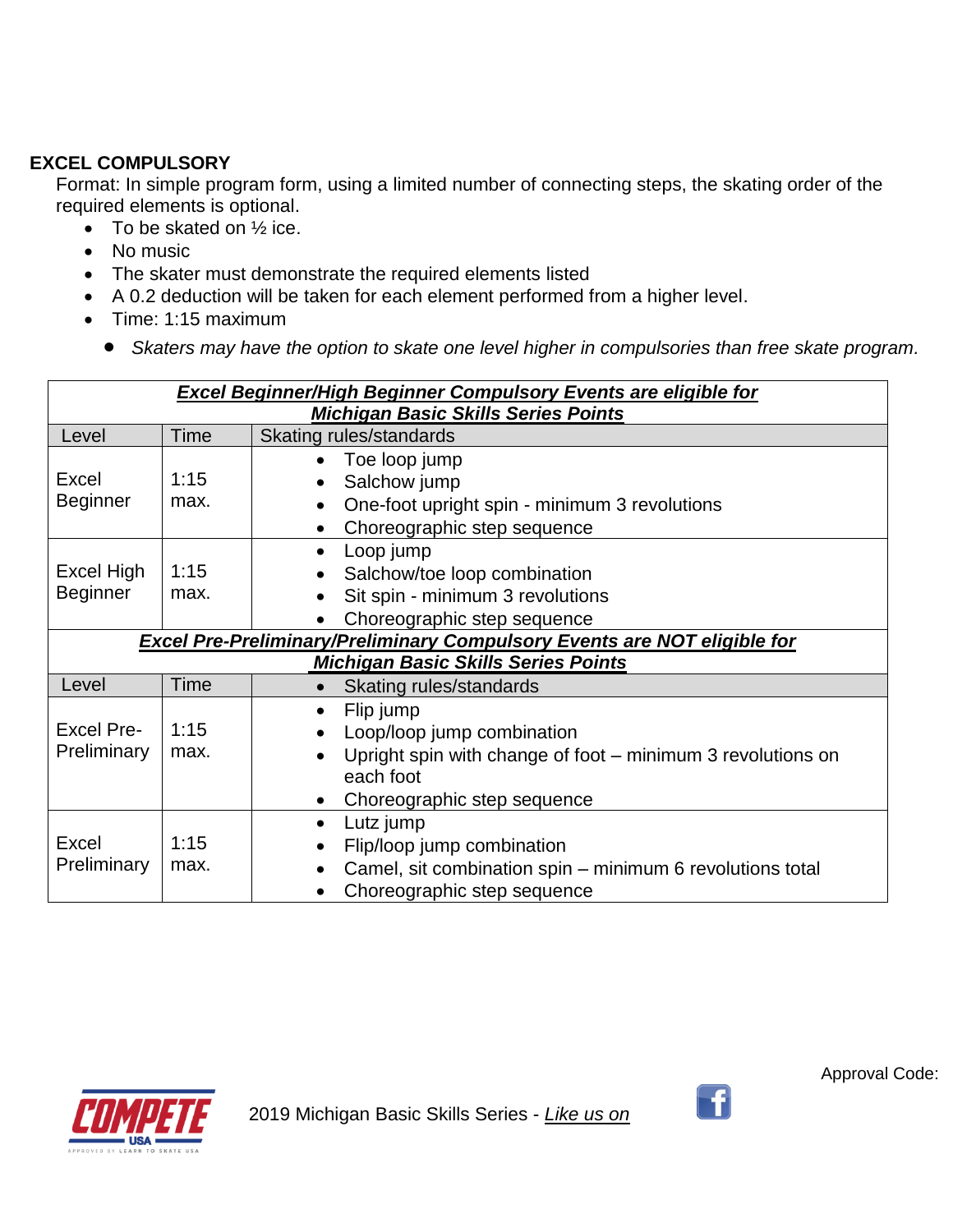# **EXCEL FREE SKATE**

General event parameters:

- Skaters may not enter both a Well-Balanced Free Skate event and an Excel Free Skate event at the same competition.
- Skaters will skate to the music of their choice.
- Level will be determined by the highest Free Skate test passed. Skaters may compete at the highest level they have passed, or skate up one level higher.

|                                                                                                                                                          | <b>Excel Beginner and Excel High Beginner Free Skate are eligible for</b>                                                                                                                                                                                                                                                                                                             |                                                                                                                                                                                                                                                                                                                          |                                                                                                                                                                                                                                                                                                   |  |  |
|----------------------------------------------------------------------------------------------------------------------------------------------------------|---------------------------------------------------------------------------------------------------------------------------------------------------------------------------------------------------------------------------------------------------------------------------------------------------------------------------------------------------------------------------------------|--------------------------------------------------------------------------------------------------------------------------------------------------------------------------------------------------------------------------------------------------------------------------------------------------------------------------|---------------------------------------------------------------------------------------------------------------------------------------------------------------------------------------------------------------------------------------------------------------------------------------------------|--|--|
| <b>Excel Beginner</b><br><b>Free Skate</b><br>1:40 Max.<br>Must not have passed<br>higher than Learn to<br><b>Skate USA Free Skate</b><br>$\overline{2}$ | <b>Michigan Basic Skills Series Points</b><br><b>Maximum 4 jump elements:</b><br>Jumps with no more than one-half<br>rotation (front to back or back to<br>front)<br>Single rotation jumps: Salchow,<br>$\bullet$<br>toe loop only<br>Half Loops are not allowed.<br>$\bullet$<br>Maximum 2 jump combinations or<br>$\bullet$<br>sequences<br>Maximum 2 of any same jump<br>$\bullet$ | <b>Maximum 2 spins:</b><br>Two upright<br>$\bullet$<br>spins<br>No change of<br>$\bullet$<br>foot<br>No flying entry<br>$\bullet$<br>Minimum 3<br>$\bullet$<br>revolutions                                                                                                                                               | <b>Maximum 1 Sequence:</b><br>Choreographic Step<br>Sequence* (ChSt)<br>Must use one-half of<br>$\bullet$<br>the ice surface<br>Moves in the field and<br>spiral sequences are<br>allowed but will not be<br>counted as elements<br>Jumps may be<br>included in the step<br>sequence              |  |  |
| <b>Excel High</b><br><b>Beginner Free</b><br><b>Skate</b><br>1:40 Max.<br>Must not have passed<br>higher than Learn to<br>Skate USA Free Skate<br>4      | <b>Maximum 5 jump elements:</b><br>Jumps with no more than one-half<br>$\bullet$<br>rotation (front to back or back to<br>front)<br>Single rotation jumps: toe loop,<br>$\bullet$<br>Salchow, half-loop, loop<br>Flip, Lutz, & Axel NOT permitted<br>$\bullet$<br>Maximum 2 jump combinations or<br>$\bullet$<br>sequences<br>Maximum 2 of any same jump                              | <b>Maximum 2 spins:</b><br>Both spins must<br>$\bullet$<br>be in a single<br>position<br>No flying entry<br>$\bullet$<br>Permitted<br>forward spins:<br>upright, sit,<br>camel<br>Permitted back<br>$\bullet$<br>spins: upright<br>Minimum 3<br>$\bullet$<br>revolutions<br>Spins must be of<br>a different<br>character | <b>Maximum 1 Sequence:</b><br>Choreographic Step<br>Sequence* (ChSt)<br>Must use one-half of<br>the ice surface<br>Moves in the field and<br>$\bullet$<br>spiral sequences are<br>allowed but will not be<br>counted as elements<br>Jumps may be<br>$\bullet$<br>included in the step<br>sequence |  |  |



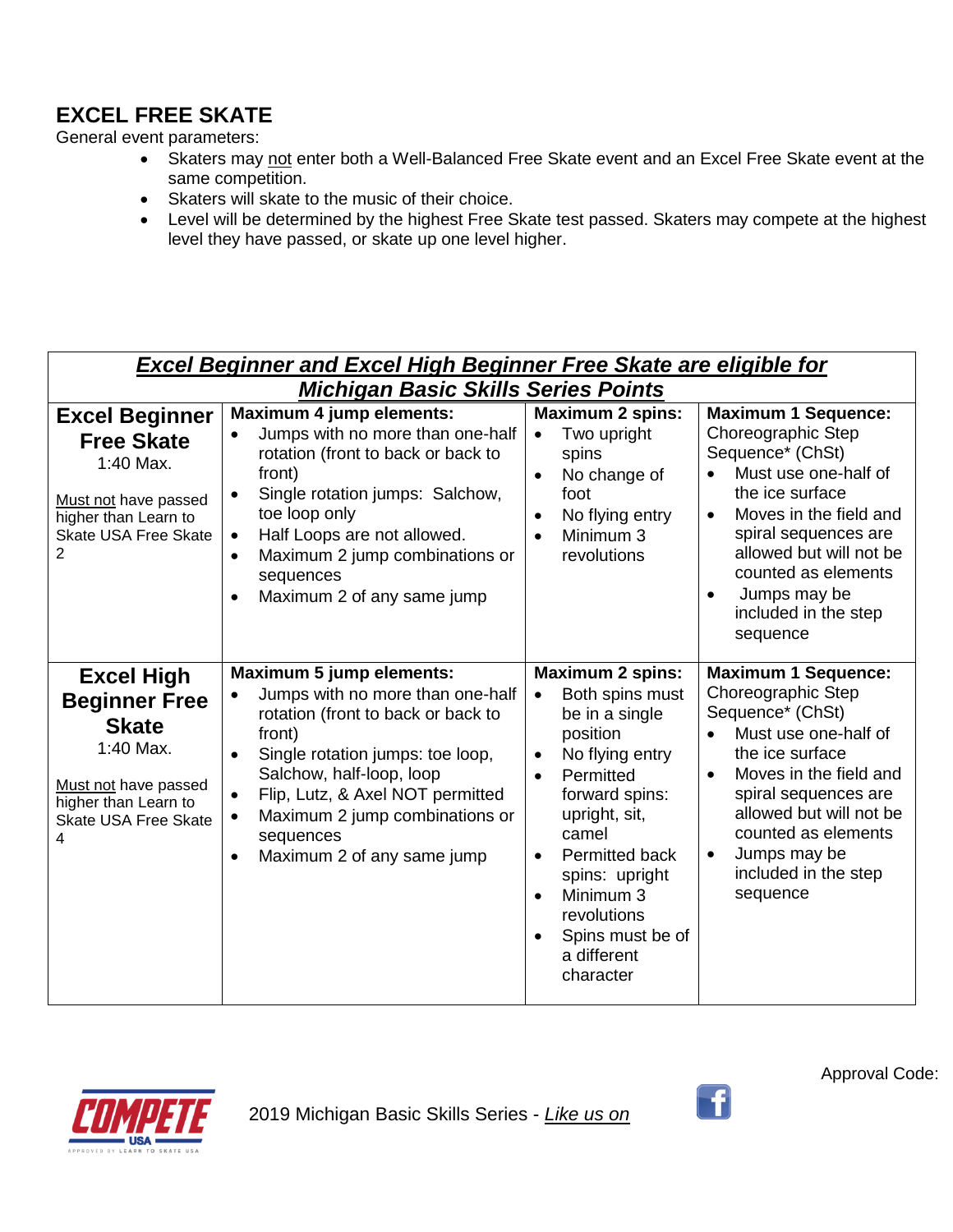| <b>Excel Pre-Preliminary, Excel Preliminary and Excel Preliminary Plus Free</b>                                                                                                                                                             |                                                                                                                                                                                                                                                                                                                                                                                                                                                                                                                                                                                                                                                                                                                                                                                                                                  |                                                                                                                                                                                                                                                                                           |                                                                                                                                                                                                                                                                                                                         |  |
|---------------------------------------------------------------------------------------------------------------------------------------------------------------------------------------------------------------------------------------------|----------------------------------------------------------------------------------------------------------------------------------------------------------------------------------------------------------------------------------------------------------------------------------------------------------------------------------------------------------------------------------------------------------------------------------------------------------------------------------------------------------------------------------------------------------------------------------------------------------------------------------------------------------------------------------------------------------------------------------------------------------------------------------------------------------------------------------|-------------------------------------------------------------------------------------------------------------------------------------------------------------------------------------------------------------------------------------------------------------------------------------------|-------------------------------------------------------------------------------------------------------------------------------------------------------------------------------------------------------------------------------------------------------------------------------------------------------------------------|--|
| <b>Skate are NOT eligible for Michigan Basic Skills Series Points</b>                                                                                                                                                                       |                                                                                                                                                                                                                                                                                                                                                                                                                                                                                                                                                                                                                                                                                                                                                                                                                                  |                                                                                                                                                                                                                                                                                           |                                                                                                                                                                                                                                                                                                                         |  |
| <b>Excel Pre-</b><br><b>Preliminary</b><br>1:40 Max.<br>Must not have passed<br>higher than U.S. Figure<br><b>Skating Pre- preliminary</b><br>free skate test<br>*means required element<br>Full U.S. Figure Skating<br>membership required | Maximum 5 jump elements:<br>All single jumps allowed, except for<br>$\bullet$<br>the Axel<br>No single Axels, double, or higher<br>$\bullet$<br>jumps allowed<br>Number of single jumps (except single<br>$\bullet$<br>Axel) is not limited provided the<br>maximum number of jump elements<br>allowed is not exceeded<br>Maximum 2 jump combinations or<br>$\bullet$<br>jump sequences<br>Jump combinations limited to 2 jumps.<br>$\bullet$<br>One 3-jump combination is allowed<br>Jump sequences are limited to a<br>$\bullet$<br>maximum of 3 single jumps                                                                                                                                                                                                                                                                  | <b>Maximum 2 spins:</b><br>One spin must<br>$\bullet$<br>be in a single<br>position*<br>$\bullet$<br>One spin may<br>change feet<br>and/or position<br>No flying entry<br>$\bullet$<br>Minimum 3<br>$\bullet$<br>revolutions<br>Spins must be<br>$\bullet$<br>of a different<br>character | <b>Maximum 1</b><br>Sequence:<br>Choreographic Step<br>Sequence* (ChSt)<br>Must use one-half<br>$\bullet$<br>of the ice surface<br>Moves in the field<br>$\bullet$<br>and spiral<br>sequences are<br>allowed but will not<br>be counted as<br>elements<br>Jumps may be<br>$\bullet$<br>included in the<br>step sequence |  |
| <b>Excel Preliminary</b><br>$1:30 +/- 10$ sec.<br>Must not have passed<br>higher than U.S. Figure<br><b>Skating Preliminary free</b><br>skate test<br>*means required element<br>Full U.S. Figure Skating<br>membership required            | Maximum 5 jump elements:<br>All single jumps allowed, except for<br>the Axel<br>No single Axels, double, or higher<br>$\bullet$<br>jumps allowed<br>Number of single jumps (except single<br>$\bullet$<br>Axel) is not limited provided the<br>maximum number of jump elements<br>allowed is not exceeded<br>Maximum 2 jump combinations or<br>$\bullet$<br>jump sequences<br>Jump combinations limited to 2 jumps.<br>$\bullet$<br>One 3-jump combination is allowed<br>Jump sequences are limited to a<br>$\bullet$<br>maximum of 3 single jumps                                                                                                                                                                                                                                                                               | <b>Maximum 2 spins:</b><br>One spin must<br>$\bullet$<br>be in a single<br>position*<br>One spin may<br>$\bullet$<br>change feet<br>and/or position<br>No flying entry<br>$\bullet$<br>Minimum 3<br>$\bullet$<br>revolutions<br>Spins must be<br>$\bullet$<br>of a different<br>character | <b>Maximum 1</b><br>Sequence:<br>Choreographic Step<br>Sequence* (ChSt)<br>Must use one-half<br>$\bullet$<br>of the ice surface<br>Moves in the field<br>$\bullet$<br>and spiral<br>sequences are<br>allowed but will not<br>be counted as<br>elements<br>Jumps may be<br>$\bullet$<br>included in the<br>step sequence |  |
| <b>Excel Preliminary</b><br><b>Plus</b><br>$1:30 +/- 10$ sec.<br>Must not have passed higher<br>than U.S. Figure Skating<br>preliminary free skate test<br>*means required element<br>Full U.S. Figure Skating<br>membership required       | Maximum 5 jump elements:<br>All single jumps allowed, including single<br>$\bullet$<br>Axel<br>No double, or higher jumps allowed<br>٠<br>Single Axel may be repeated once (but not<br>$\bullet$<br>more) as a solo jump or part of a jump<br>sequence or jump combination (maximum<br>2 single Axels)<br>Number of remaining single jumps is not<br>$\bullet$<br>limited provided the maximum number of<br>jump elements allowed is not exceeded<br>Maximum 2 jump combinations or jump<br>$\bullet$<br>sequences<br>All single jumps, including the single Axel<br>$\bullet$<br>are allowed as part of a jump combination<br>or sequence (no double jumps)<br>Jump combinations limited to 2 jumps. One<br>$\bullet$<br>3-jump combination is allowed<br>Jump sequences limited to a maximum of 3<br>$\bullet$<br>single jumps | <b>Maximum 2 spins:</b><br>One spin must be<br>$\bullet$<br>in a single<br>position*<br>One spin may<br>$\bullet$<br>change feet<br>and/or position<br>No flying entry<br>$\bullet$<br>Minimum 3<br>$\bullet$<br>revolutions<br>Spins must be of<br>$\bullet$<br>a different<br>character | <b>Maximum 1 Sequence:</b><br>Choreographic Step<br>Sequence* (ChSt)<br>Must use one-half of<br>the ice surface<br>Moves in the field<br>$\bullet$<br>and spiral<br>sequences are<br>allowed but will not<br>be counted as<br>elements<br>Jumps may be<br>$\bullet$<br>included in the step<br>sequence                 |  |



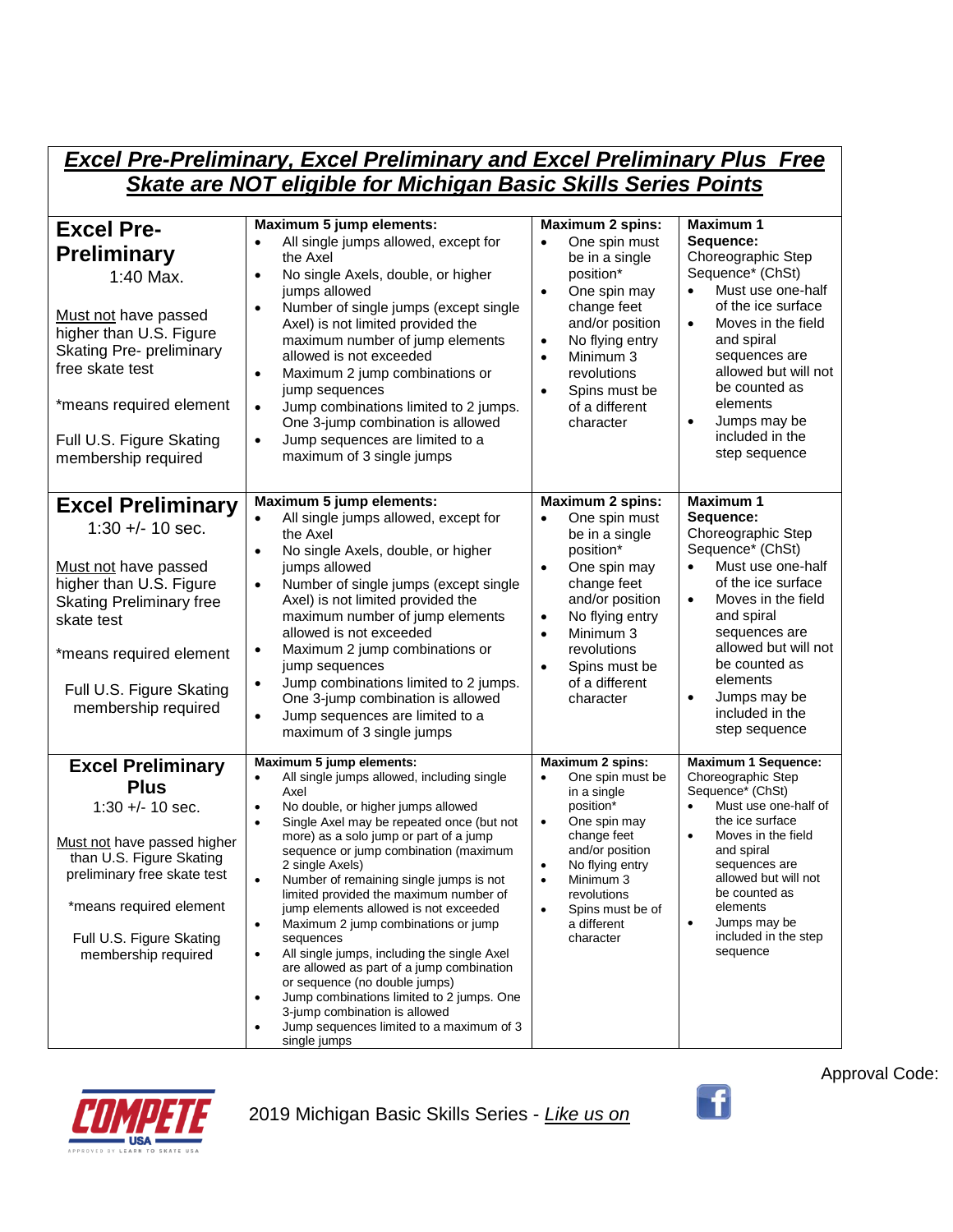## **WELL BALANCED FREE SKATE PROGRAM**

General event parameters:

- Skaters may not enter both a Well Balanced Free Skate event and an Excel Free Skate event at the same competition.
- Skaters will skate to the music of their choice.
- Level will be determined by the highest free skate test passed. Skaters may compete at the highest level they have passed, or skate up one level higher.

| Level                                    | Jumps                                                                                                                                                                                                                                                                                                                                                                                                                                                                                                                                                                                                                                                                                                                                                                                                                                                                                                                                 | Spins                                                                                                                                                                                                                                                       | <b>Step Sequences</b>                                                                                                                                                                                                                                               |
|------------------------------------------|---------------------------------------------------------------------------------------------------------------------------------------------------------------------------------------------------------------------------------------------------------------------------------------------------------------------------------------------------------------------------------------------------------------------------------------------------------------------------------------------------------------------------------------------------------------------------------------------------------------------------------------------------------------------------------------------------------------------------------------------------------------------------------------------------------------------------------------------------------------------------------------------------------------------------------------|-------------------------------------------------------------------------------------------------------------------------------------------------------------------------------------------------------------------------------------------------------------|---------------------------------------------------------------------------------------------------------------------------------------------------------------------------------------------------------------------------------------------------------------------|
|                                          | <b>Max 5 Jump Elements</b>                                                                                                                                                                                                                                                                                                                                                                                                                                                                                                                                                                                                                                                                                                                                                                                                                                                                                                            | <b>Max 2 Spins</b>                                                                                                                                                                                                                                          | Max 1 Sequence                                                                                                                                                                                                                                                      |
| No-Test<br>Time:<br>1:40 Max             | All single jumps allowed except for the single Axel<br>$\bullet$<br>No single Axels, double, triple or quadruple<br>$\circ$<br>jumps allowed<br>Number of single jumps (except single Axels)<br>$\circ$<br>is not limited provided the maximum number<br>of jump elements allowed is not exceeded<br>Max 2 jump combinations or jump sequences<br>$\bullet$<br>Jump combinations limited to 2 jumps except<br>$\circ$<br>that one 3-jump combination with a maximum<br>of 3 single jumps is allowed<br>Jump sequences limited to a maximum of 3 single<br>jumps                                                                                                                                                                                                                                                                                                                                                                       | Spins may change feet<br>$\bullet$<br>and/or position<br>Spins may start with a<br>$\bullet$<br>flying entry<br>Min 3 revs.<br>$\bullet$<br>These spins must be of a<br>different character<br>(For definition see U.S.<br>Figure Skating rule 4103<br>(E)) | <b>Step Sequence</b><br>$\bullet$<br>Must use one-half the<br>$\circ$<br>ice surface<br>Moves in the field and<br>$\Omega$<br>spiral sequences are<br>allowed but will not be<br>counted as elements<br>Jumps may be<br>$\circ$<br>included in the step<br>sequence |
|                                          | <b>Max 5 Jump Elements</b>                                                                                                                                                                                                                                                                                                                                                                                                                                                                                                                                                                                                                                                                                                                                                                                                                                                                                                            | <b>Max 2 Spins</b>                                                                                                                                                                                                                                          | <b>Max 1 Sequence</b>                                                                                                                                                                                                                                               |
| Pre-<br>Preliminary<br>Time:<br>1:40 Max | All single jumps, including the single Axel, allowed<br>o No double, triple or quadruple jumps allowed<br>o Axel may be repeated once as a solo jump or<br>part of a jump sequence or jump combination<br>(maximum of 2 single Axels)<br>o Number of single jumps is not limited provided<br>the maximum number of jump elements<br>allowed is not exceeded<br>Max 2 jump combinations or jump sequences<br>o Jump combinations limited to 2 jumps except<br>that one 3-jump combination with a maximum<br>of 3 single jumps is allowed<br>Jump sequences limited to a maximum of 3<br>single jumps                                                                                                                                                                                                                                                                                                                                   | Spins may change feet<br>and/or position<br>Spins may start with a<br>$\bullet$<br>flying entry<br>Min 3 revs.<br>$\bullet$<br>These spins must be of a<br>different character<br>(For definition see U.S.<br>Figure Skating rule 4103<br>(E)               | <b>Step Sequence</b><br>$\bullet$<br>Must use one-half the<br>$\circ$<br>ice surface<br>Moves in the field and<br>$\circ$<br>spiral sequences are<br>allowed but will not be<br>counted as elements<br>Jumps may be<br>$\circ$<br>included in the step<br>sequence  |
|                                          | <b>Max 5 Jump Elements</b>                                                                                                                                                                                                                                                                                                                                                                                                                                                                                                                                                                                                                                                                                                                                                                                                                                                                                                            | <b>Max 2 Spins</b>                                                                                                                                                                                                                                          | Max 1 Sequence                                                                                                                                                                                                                                                      |
| Preliminary<br>Time:<br>1:40 Max         | 1 must be an Axel-type jump or a waltz jump*<br>All single jumps, including the single Axel,<br>allowed. Only 2 different double jumps may be<br>attempted (limited to double Salchow, double toe<br>loop and double loop)<br>Double flip, double Lutz, double Axel, triple<br>$\circ$<br>and quadruple jumps not allowed<br>An Axel plus up to two different, allowable<br>$\circ$<br>double jumps may be repeated once (but not<br>more) as solo jumps or part of a jump<br>sequence or jump combination<br>Number of single jumps is not limited provided<br>$\circ$<br>the maximum number of jump elements<br>allowed is not exceeded<br>Max 2 jump combinations or sequences<br>$\bullet$<br>Jump combinations limited to 2 jumps except<br>$\circ$<br>that one three jump combination with a<br>maximum of 2 double jumps and 1 single<br>jump is allowed<br>Jump sequences limited to a maximum of 3<br>single or double jumps | Spins may change feet<br>and/or position<br>Spins may start with a<br>$\bullet$<br>flying entry<br>Min 3 revs.<br>$\bullet$<br>These spins must be of a<br>different character<br>(For definition see U.S.<br>Figure Skating rule 4103<br>(E))              | <b>Step Sequence</b><br>$\bullet$<br>Must use one-half the<br>$\circ$<br>ice surface<br>Moves in the field and<br>$\circ$<br>spiral sequences are<br>allowed but will not be<br>counted as elements<br>Jumps may be<br>$\circ$<br>included in the step<br>sequence  |



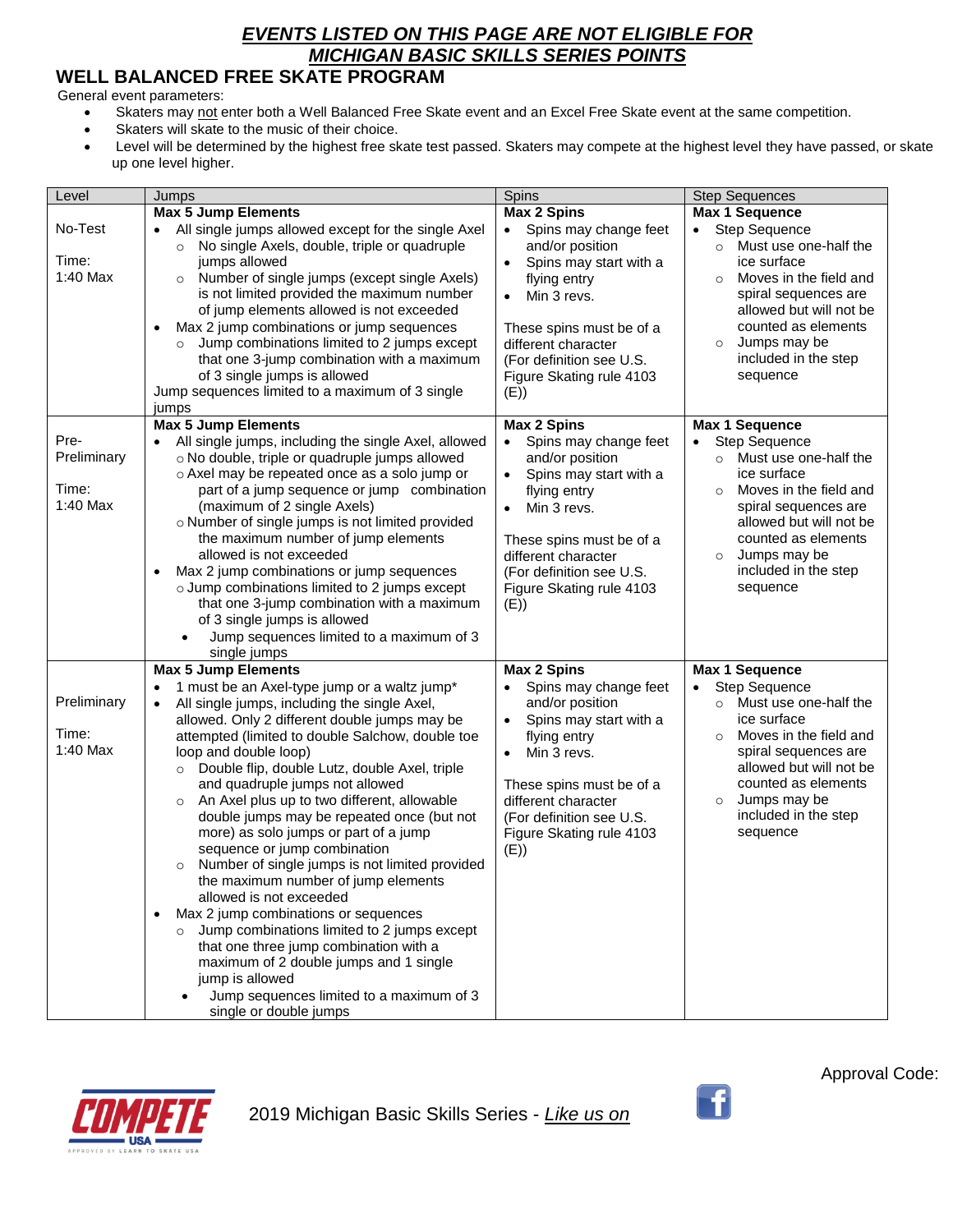### **ADULT 1-6, BEGINNER-BRONZE COMPULSORY**

- The skating order of the elements is optional. Element may only be attempted once.
- To be skated in simple program format with limited connecting steps, ½ ice.
- A 0.2 deduction will be taken for each element MISSING, REPEATED or from a higher level

| Level             | Elements                                                                                                                                                        |  |
|-------------------|-----------------------------------------------------------------------------------------------------------------------------------------------------------------|--|
|                   | <b>Forward Marching</b><br>$\bullet$                                                                                                                            |  |
| Adult 1           | Forward two-foot glide<br>$\bullet$                                                                                                                             |  |
| Time:             | Forward swizzle (4-6 in a row)<br>٠                                                                                                                             |  |
| 1:30 Max.         | Forward snowplow stop - two feet or one foot<br>$\bullet$                                                                                                       |  |
|                   | Forward skating across the width of the ice<br>$\bullet$                                                                                                        |  |
| Adult 2           | Forward one-foot glides<br>٠                                                                                                                                    |  |
| Time:             | Forward slalom<br>$\bullet$                                                                                                                                     |  |
| 1:30 Max.         | Backward skating<br>$\bullet$                                                                                                                                   |  |
|                   | Backward swizzles, 4-6 in a row<br>$\bullet$                                                                                                                    |  |
|                   | Forward stroking using the blade properly<br>$\bullet$                                                                                                          |  |
| Adult 3.          | Forward half-swizzle pumps on the circle, 6 to 8 in a row, clockwise and counterclockwise<br>٠                                                                  |  |
| Time:             | Forward chasses on a circle, clockwise and counterclockwise<br>$\bullet$                                                                                        |  |
| 1:30 Max.         | Backward skating to a long two-foot glide<br>$\bullet$                                                                                                          |  |
|                   | Backward snowplow stop, Right and Left<br>$\bullet$                                                                                                             |  |
|                   | Forward outside edge on a circle, right and left<br>$\bullet$                                                                                                   |  |
| Adult 4           | Forward inside edge on a circle, right and left<br>$\bullet$                                                                                                    |  |
| Time:             | Forward crossovers, clockwise and counterclockwise<br>٠                                                                                                         |  |
| 1:30 Max.         | Hockey stop, both directions<br>$\bullet$                                                                                                                       |  |
|                   | Backward one-foot glides, right and left<br>$\bullet$                                                                                                           |  |
|                   | Backward outside edge and backward inside edge on a circle, right and left<br>$\bullet$                                                                         |  |
| Adult 5           | Backward crossovers, clockwise and counterclockwise<br>$\bullet$                                                                                                |  |
| Time:             | Forward outside three-turn, right and left<br>$\bullet$                                                                                                         |  |
| 1:30 Max.         | Beginning two-foot spin (min 2 revs)<br>$\bullet$                                                                                                               |  |
|                   | Forward stroking with crossover end patterns - utilizing only 1/2 sheet of ice surface<br>$\bullet$                                                             |  |
| Adult 6           | Backward stroking with crossover end patterns – utilizing only $\frac{1}{2}$ sheet of ice surface<br>$\bullet$                                                  |  |
| Time:             | Forward inside three-turn, right and left<br>$\bullet$                                                                                                          |  |
| 1:30 Max.         | T-stop<br>$\bullet$                                                                                                                                             |  |
|                   | Lunge<br>٠                                                                                                                                                      |  |
|                   | Two-foot spin into one-foot spin (min 2 revs on 1 foot)<br>$\bullet$                                                                                            |  |
|                   | Bunny hop<br>$\bullet$                                                                                                                                          |  |
| Adult             | Mazurka<br>$\bullet$                                                                                                                                            |  |
| Beginner<br>Time: | Forward beginning one-foot spin from backward crossovers (min 2 revs)<br>$\bullet$                                                                              |  |
| 1:30 Max.         | Forward moving inside open Mohawk (right and left) – heel to instep<br>$\bullet$                                                                                |  |
|                   | Alternating right and left forward outside and inside edges across the width of the ice (one outside edge, right and left, one inside<br>$\bullet$              |  |
|                   | edge, right and left)                                                                                                                                           |  |
| Adult High        | Waltz Jump<br>$\bullet$                                                                                                                                         |  |
| Beginner          | $\frac{1}{2}$ Flip<br>$\bullet$                                                                                                                                 |  |
| Time:             | Forward upright spin - minimum 3 revolutions<br>$\bullet$<br>Backward outside three- turn, right and left<br>$\bullet$                                          |  |
| 1:30 Max.         | $\bullet$                                                                                                                                                       |  |
|                   | Alternating right and left backward outside and inside edges across the width of the ice (one outside edge, right and left, one inside<br>edge, right and left) |  |
|                   | Toe loop jump<br>$\bullet$                                                                                                                                      |  |
| <b>Adult Pre-</b> | Jump combination or sequence consisting of only 1/2 revolution jumps (half loop is considered a full revolution jump) - maximum of 2<br>$\bullet$               |  |
| <b>Bronze</b>     | jumps in combination and 3 jumps in a sequence                                                                                                                  |  |
| Time:             | Forward upright spin - minimum 3 revolutions                                                                                                                    |  |
| 1:30 Max.         | Two forward crossovers into a forward inside Mohawk, step down, cross behind, step into one backward crossover and step to a<br>$\bullet$                       |  |
|                   | forward inside edge, clockwise and counterclockwise                                                                                                             |  |
|                   | Forward spiral (any edge)<br>$\bullet$                                                                                                                          |  |
|                   | Salchow jump<br>$\bullet$                                                                                                                                       |  |
| Adult             | Waltz jump - toe loop combination jump<br>$\bullet$                                                                                                             |  |
| <b>Bronze</b>     | Backward Upright Spin - entry optional (Min. 3 revolutions)                                                                                                     |  |
| Time:             | Backward inside three-turn, right and left                                                                                                                      |  |
| 1:30 Max.         | Spiral sequence (Minimum 2 spirals)- must change edge or foot<br>$\bullet$                                                                                      |  |



2019 Michigan Basic Skills Series - *Like us on* 

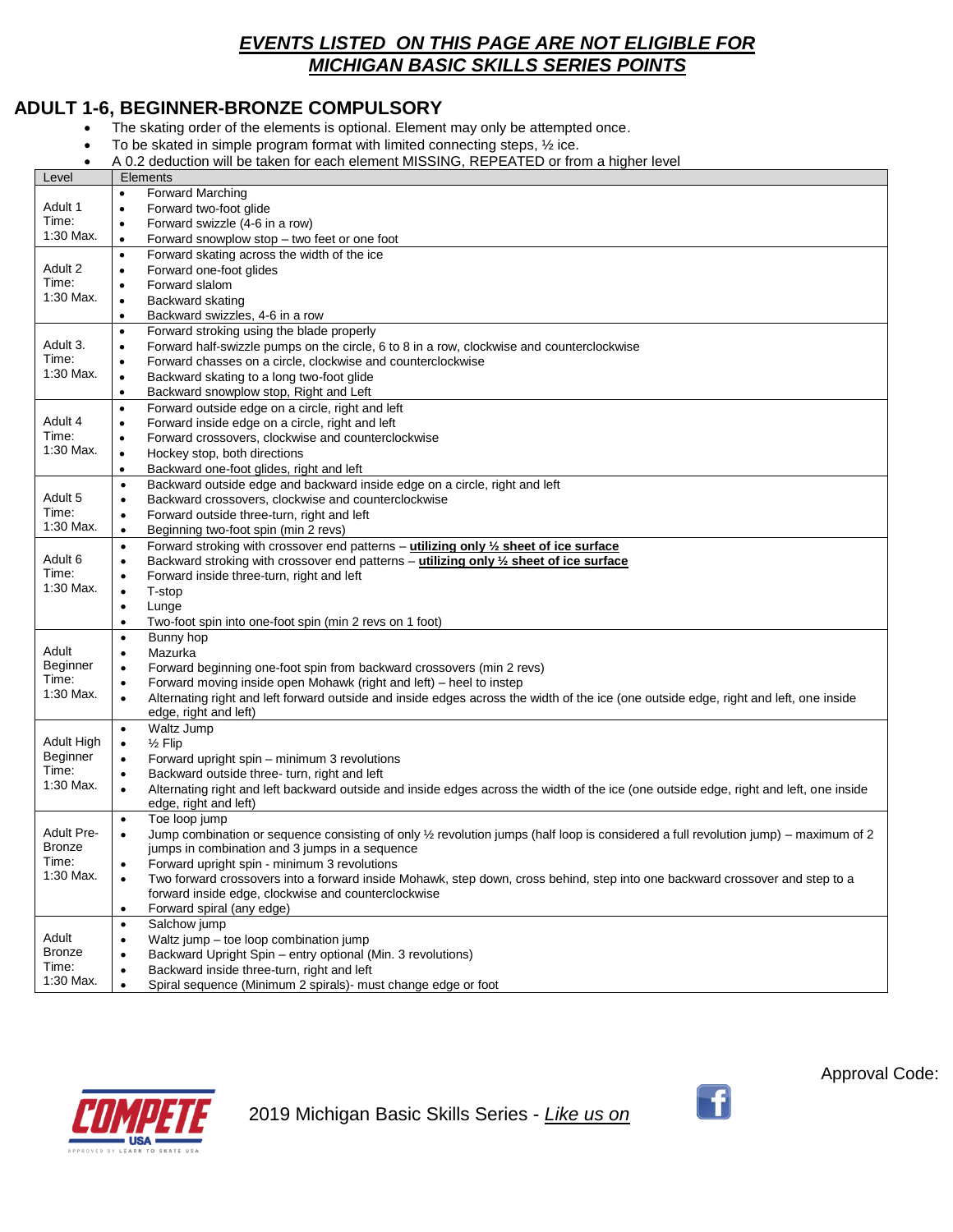### **ADULT 1-6 FREE SKATE WITH MUSIC**

General event parameters:

- The skating order of the required elements is optional.
- The elements are not restricted to the number of times element is executed, or length of glides, number of revolutions, etc. unless otherwise stated. Connecting moves and steps should be demonstrated throughout the program.
- To be skated on full ice
- The skater must demonstrate the required elements and may use, but is not required to use, any additional elements from previous (lower) levels.
- A 0.2 deduction will be taken for each required element MISSING and for those elements performed from a higher level.

| Level              | Time        | <b>Elements</b>                                                                                           |
|--------------------|-------------|-----------------------------------------------------------------------------------------------------------|
|                    |             | <b>Forward Marching</b><br>$\bullet$                                                                      |
| Adult 1            | 1:40        | Forward two-foot glide<br>$\bullet$                                                                       |
|                    | Max         | Forward swizzle (4-6 in a row)<br>$\bullet$                                                               |
|                    |             | Forward snowplow stop - two feet or one foot<br>$\bullet$                                                 |
|                    |             | Forward skating across the width of the ice<br>$\bullet$                                                  |
| Adult 2            | 1:40        | Forward one-foot glides                                                                                   |
|                    | Max         | Forward slalom<br>$\bullet$                                                                               |
|                    |             | Backward skating<br>$\bullet$                                                                             |
|                    |             | Backward swizzles, 4-6 in a row<br>$\bullet$                                                              |
|                    |             | Forward stroking using the blade properly<br>$\bullet$                                                    |
| Adult 3            | 1:40<br>Max | Forward half-swizzle pumps on the circle, 6 to 8 in a row, clockwise and<br>$\bullet$<br>counterclockwise |
|                    |             | Backward skating to a long two-foot glide<br>$\bullet$                                                    |
|                    |             | Forward chasses on a circle, clockwise and counterclockwise<br>$\bullet$                                  |
|                    |             | Backward snowplow stop, Right and Left<br>$\bullet$                                                       |
|                    |             | Forward outside edge on a circle, right and left<br>$\bullet$                                             |
| Adult 4            | 1:40        | Forward inside edge on a circle, right and left<br>$\bullet$                                              |
|                    | Max         | Forward crossovers, clockwise and counterclockwise<br>$\bullet$                                           |
|                    |             | Backward one-foot glides, right and left<br>$\bullet$                                                     |
|                    |             | Hockey stop, both directions<br>$\bullet$                                                                 |
|                    |             | Backward outside edge on a circle, right and left<br>$\bullet$                                            |
| Adult 5            | 1:40        | Backward inside edge on a circle, right and left<br>$\bullet$                                             |
|                    | Max         | Backward crossovers, clockwise and counterclockwise<br>$\bullet$                                          |
|                    |             | Forward outside three-turn, right and left<br>$\bullet$                                                   |
|                    |             | Beginning two-foot spin<br>$\bullet$                                                                      |
|                    |             | Forward stroking with crossover end patterns<br>$\bullet$                                                 |
| Adult <sub>6</sub> | 1:40        | Backward stroking with crossover end patterns<br>$\bullet$                                                |
|                    | Max         | Forward inside three-turn, right and left<br>$\bullet$                                                    |
|                    |             | T-stop<br>$\bullet$                                                                                       |
|                    |             | Lunge                                                                                                     |
|                    |             | Two-foot spin into one-foot spin (min 2 revs on 1 foot)                                                   |



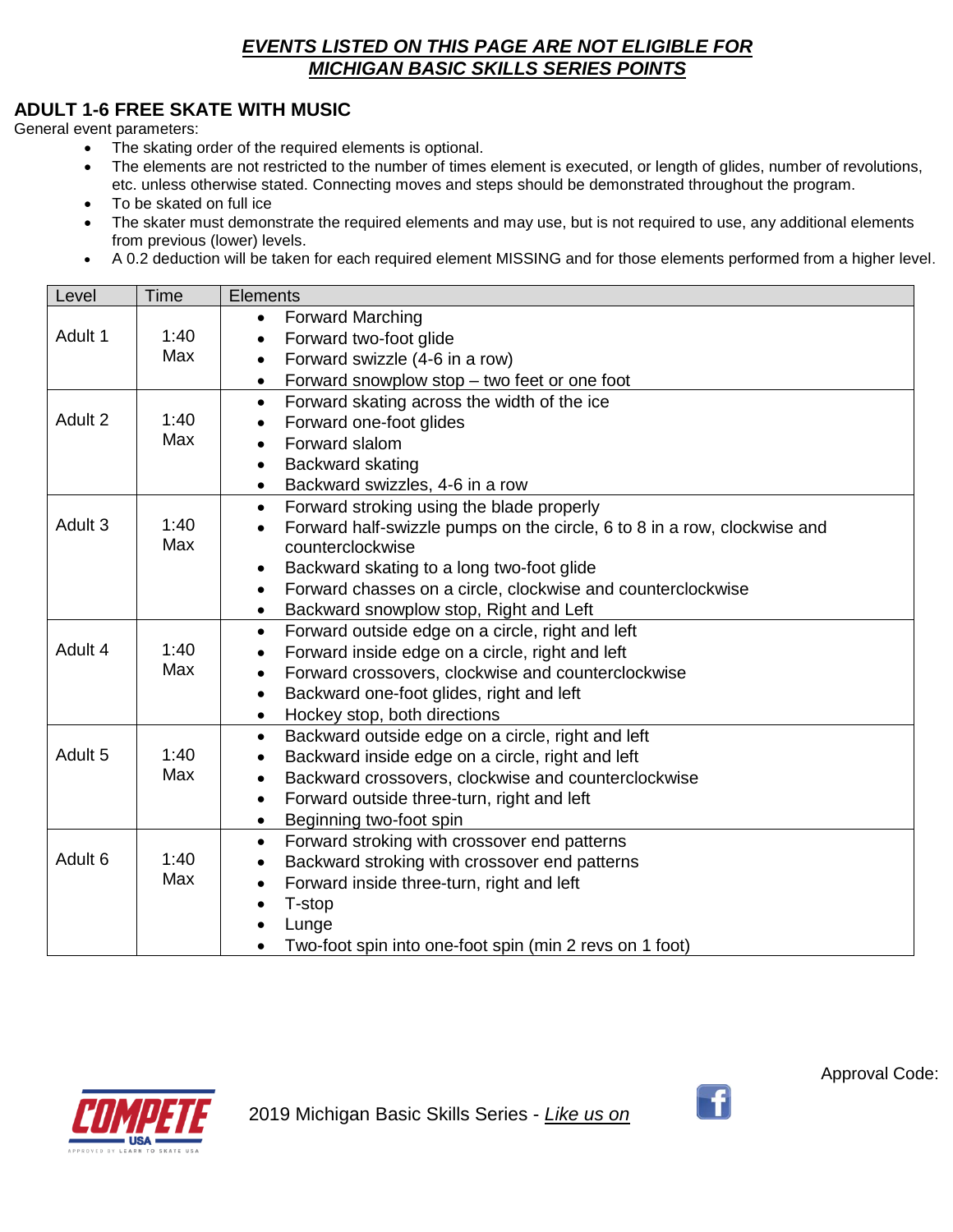### **ADULT BEGINNER – BRONZE FREE SKATE PROGRAM WITH MUSIC**

General event parameters:

- Skaters will skate to the music of their choice and vocal music is allowed
- To be skated on full ice
- The minimum number of required spin revolutions is indicated in parentheses following the spin description. Revolutions must be in position.

| Level                                         | Jumps                                                                                                                                                                                                                                                                                                                                                                                                                                                                                                                                        | Spins                                                                                                                                                                                                                                                                                                          | <b>Step Sequences</b>                                                                                                                         | Qualifications                                                                                                                                          |
|-----------------------------------------------|----------------------------------------------------------------------------------------------------------------------------------------------------------------------------------------------------------------------------------------------------------------------------------------------------------------------------------------------------------------------------------------------------------------------------------------------------------------------------------------------------------------------------------------------|----------------------------------------------------------------------------------------------------------------------------------------------------------------------------------------------------------------------------------------------------------------------------------------------------------------|-----------------------------------------------------------------------------------------------------------------------------------------------|---------------------------------------------------------------------------------------------------------------------------------------------------------|
| Adult Beginner<br>1:40 Maximum                | Max. 4 jump elements<br>Jumps limited to bunny hop,<br>$\bullet$<br>mazurka, ballet and Waltz jump<br>Max 1 combination or sequence<br>$\bullet$<br>consisting of only the allowed<br>listed jumps<br>Max. 2 of any same jump                                                                                                                                                                                                                                                                                                                | Max. 2 spins<br>Two forward<br>$\bullet$<br>upright spins,<br>no change of<br>foot, no flying<br>entry (Min. 3<br>revolutions)                                                                                                                                                                                 | Connecting moves<br>and steps should<br>be demonstrated<br>throughout the<br>program                                                          | Skaters may not<br>have passed tests<br>higher than U.S.<br>Figure Skating<br>Learn to Skate<br><b>USA Free Skate 1</b>                                 |
| <b>Adult High</b><br>Beginner<br>1:40 Maximum | Max 4 jump elements:<br>Jumps limited to bunny hop,<br>$\bullet$<br>mazurka, ballet, stag, split, waltz,<br>$\frac{1}{2}$ flip, $\frac{1}{2}$ Lutz<br>Max 1 combination or sequence<br>$\bullet$<br>consisting of only the allowed<br>listed jumps<br>Max. 2 of any same type jump.                                                                                                                                                                                                                                                          | Max 2 spins:<br>Two upright<br>$\bullet$<br>spins, change<br>of foot<br>optional, no<br>flying entry<br>(Min. 3<br>revolutions)                                                                                                                                                                                | Connecting moves<br>and steps should<br>be demonstrated<br>throughout the<br>program                                                          | Skaters may not<br>have passed any<br>U.S. Figure<br><b>Skating Free</b><br>Skate tests                                                                 |
| <b>Adult Pre-</b><br>Bronze<br>1:40 Maximum   | Max 4 Jump Elements:<br>Jump combinations and<br>$\bullet$<br>sequences are optional, but no<br>more than 2 combinations or<br>sequences may be included<br>1 jump combination/sequence<br>$\bullet$<br>may consist of three jumps, and<br>the other may have only two<br>jumps.<br>Each jump may be repeated only<br>once and only as part of a<br>combination or sequence<br>(maximum of 2 of any jump)<br>Only single and half-revolution<br>$\bullet$<br>jumps are allowed<br>No single Lutz, single Axel or<br>double jumps are allowed | Max 2 Spins:<br>Max Level 1<br>Spins must be<br>of different<br>character (for<br>definition, see<br>U.S. Figure<br>Skating rule<br>4103 E)                                                                                                                                                                    | Connecting steps<br>throughout the<br>program are<br>required                                                                                 | Skaters may not<br>have passed tests<br>higher than U.S.<br><b>Figure Skating</b><br><b>Adult Pre-Bronze</b><br>or Pre-Preliminary<br><b>Free Skate</b> |
| <b>Adult Bronze</b><br>1:50 maximum           | Max 4 Jump Elements:<br>Max 2 combinations or<br>$\bullet$<br>sequences;<br>1 combination/sequence may<br>$\bullet$<br>consist of three jumps, and the<br>other may have only two jumps<br>Each jump may be repeated only<br>$\bullet$<br>once, and only as part of a<br>combination or sequence<br>(maximum of 2 of any jump)<br>All single jumps are permitted<br>$\bullet$<br>(except single Axel)<br>No single Axel, double or triple<br>jumps are permitted                                                                             | Max 2 Spins:<br>Max Level 1<br>Spins must be of<br>different character<br>(for definition, see<br>U.S. Figure Skating<br>rule 4103 (E))<br>• Min 3 revs total if no<br>change of foot<br>• Min 3 revs each foot<br>if change of foot<br>• Min 2 revs in each<br>position<br>• No flying spins are<br>permitted | Max 1 Sequence:<br>Choreographic<br>Step Sequence<br>Must use at least 1/2<br>ice surface<br>May include Moves<br>in the Field and<br>spirals | Skaters may not<br>have passed tests<br>higher than U.S.<br><b>Figure Skating</b><br>Adult Bronze or<br><b>Preliminary Free</b><br>Skate                |



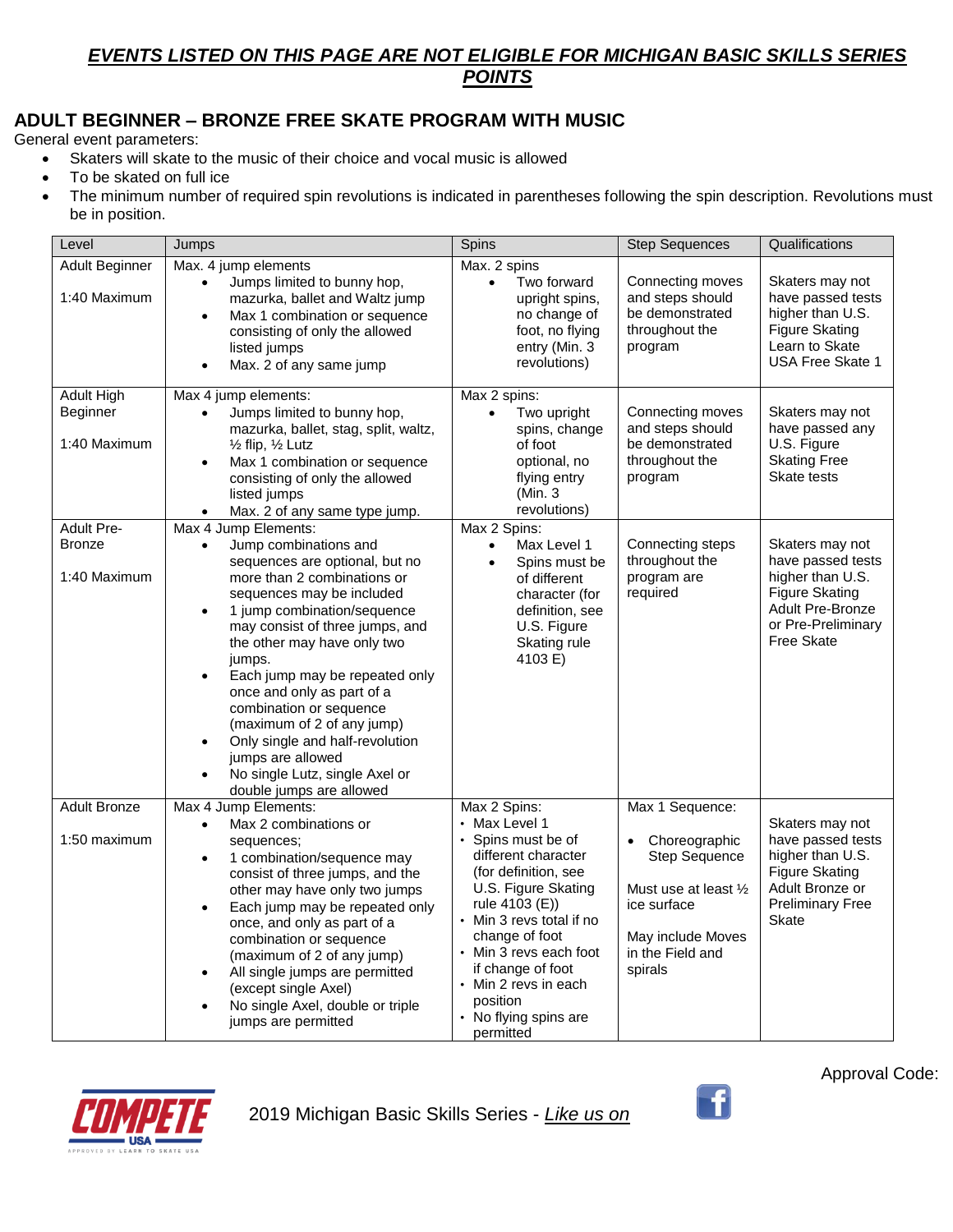### *SPECIAL OLYMPICS EVENTS ARE ELIGIBLE FOR MICHIGAN BASIC SKILLS SERIES POINTS*

### **SPECIAL OLYMPICS BADGE 1-12**

Competition hosts can use the skills listed below to create either an elements event or program event for Special Olympics competitors. If doing a program, music can be used and will be 1:10 max.

#### **Badge 1**

- A. Stand unassisted for five seconds
- B. Sit on ice or fall and stand up unassisted
- C. Knee dip standing still unassisted
- D. March forward ten steps assisted

#### **Badge 2**

- A. March forward ten steps unassisted
- B. Swizzles, standing still: three repetitions
- C. Backward wiggle or march assisted
- D. Two foot glide forward for distance of at least length of body

#### **Badge 3**

- A. Backward wiggle or march
- B. Five forward swizzles covering at least ten feet
- C. Forward skating across the rink
- D. Forward gliding dip covering at least length of body: left and right

#### **Badge 4**

- A. Backward two-foot glide covering at least length of body
- B. Two foot jump in place
- C. One foot snowplow stop: left and right
- D. Forward one foot glide covering at least length of body: left and right

#### **Badge 5**

- A. Forward stroking across rink
- B. Five backward swizzles covering at least ten feet
- C. Forward two-foot curves left and right across rink
- D. Two-foot turn front to back, on the spot

#### **Badge 6**

- A. Gliding forward to backward two-foot turn
- B. Five consecutive forward one-foot swizzles on circle: left and right
- C. Backward one foot glide length of body: left and right
- D. Forward pivot

#### **Badge 7**

- A. Backward stroking across the rink
- B. Gliding backward to forward two-foot turn
- C. T-stop left or right
- D. Forward two foot turn on a circle: left and right

#### **Badge 8**

- A. Five consecutive forward crossovers: left and right
- B. Forward outside edge: left and right
- **C.** Five consecutive backward  $\frac{1}{2}$  swizzles on a circle: left and right
- D. Two-foot spin

#### **Badge 9**

- A. Forward outside 3 turn: left and right
- B. Forward inside edge: left and right
- C. Forward lunge or shoot the duck at any depth
- D. Bunny hop

#### **Badge 10**

- A. Forward inside three-turn: left and right
- B. Five consecutive backward crossovers: left and right
- C. Hockey stop
- D. Forward spiral three times length of body

#### **Badge 11**

- A. Consecutive forward outside edges: minimum of two on each foot
- B. Consecutive forward inside edges: minimum of two on each foot
- C. Forward inside Mohawk: left and right
- D. Consecutive backward outside edges: minimum of two on each foot
- E. Consecutive backward inside edges: minimum of two on each foot

#### **Badge 12**

- A. Waltz jump
- B. One foot spin: minimum of three revolutions
- C. Forward crossover, inside Mohawk, backward crossover, step forward: step sequence should be repeated clockwise and counter clockwise
- D. Combination of three moves chosen from badges 9-12



2019 Michigan Basic Skills Series - *Like us on* 

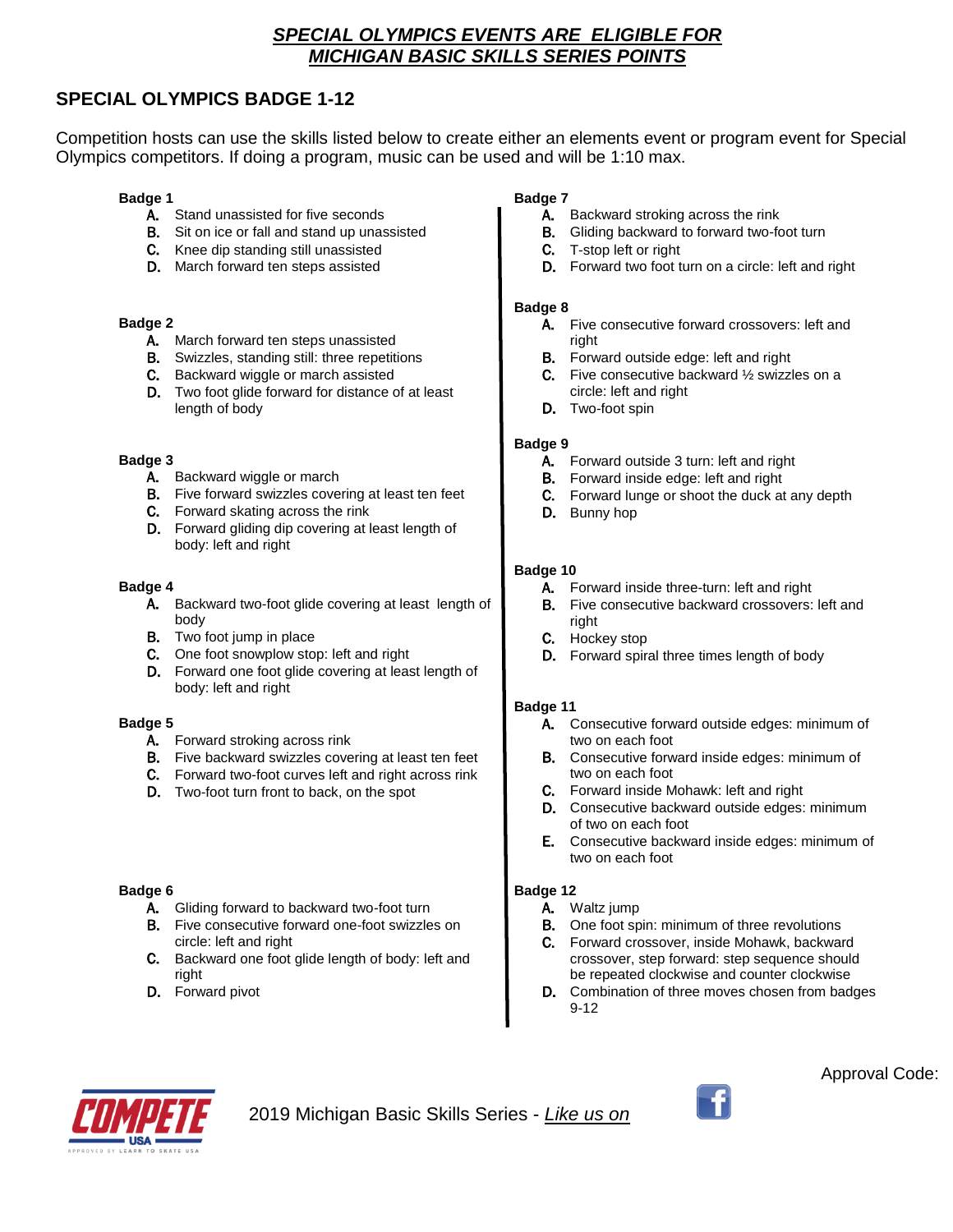

*Events listed above with an \* after them will be eligible for Michigan Basic Skills Series Points Entry Fees are not refundable after the entry deadline unless an event is cancelled*. *If you are not a USFSA member add \$15 to fee / enter through our Basic Skills Program*

| <b>First Event</b>      | <b>ENTRIES MUST BE POST MARKED BY June 28,2019</b>                            |
|-------------------------|-------------------------------------------------------------------------------|
| <b>Additional Event</b> | Mail form and fees to: Aimee Miller                                           |
| <b>Additional Event</b> | 20000 Stephens, SCS, MI 48080                                                 |
| <b>Additional Event</b> | Make check or money order payable to SCSFSC                                   |
| Join USFSA              | INTERESTED IN PAYING BY CREDIT CARD?                                          |
| <b>TOTAL:</b>           | <b>CONTACT:</b> Aimee Miller @ 313-310-9982 or<br>Scsfscpresident@outlook.com |

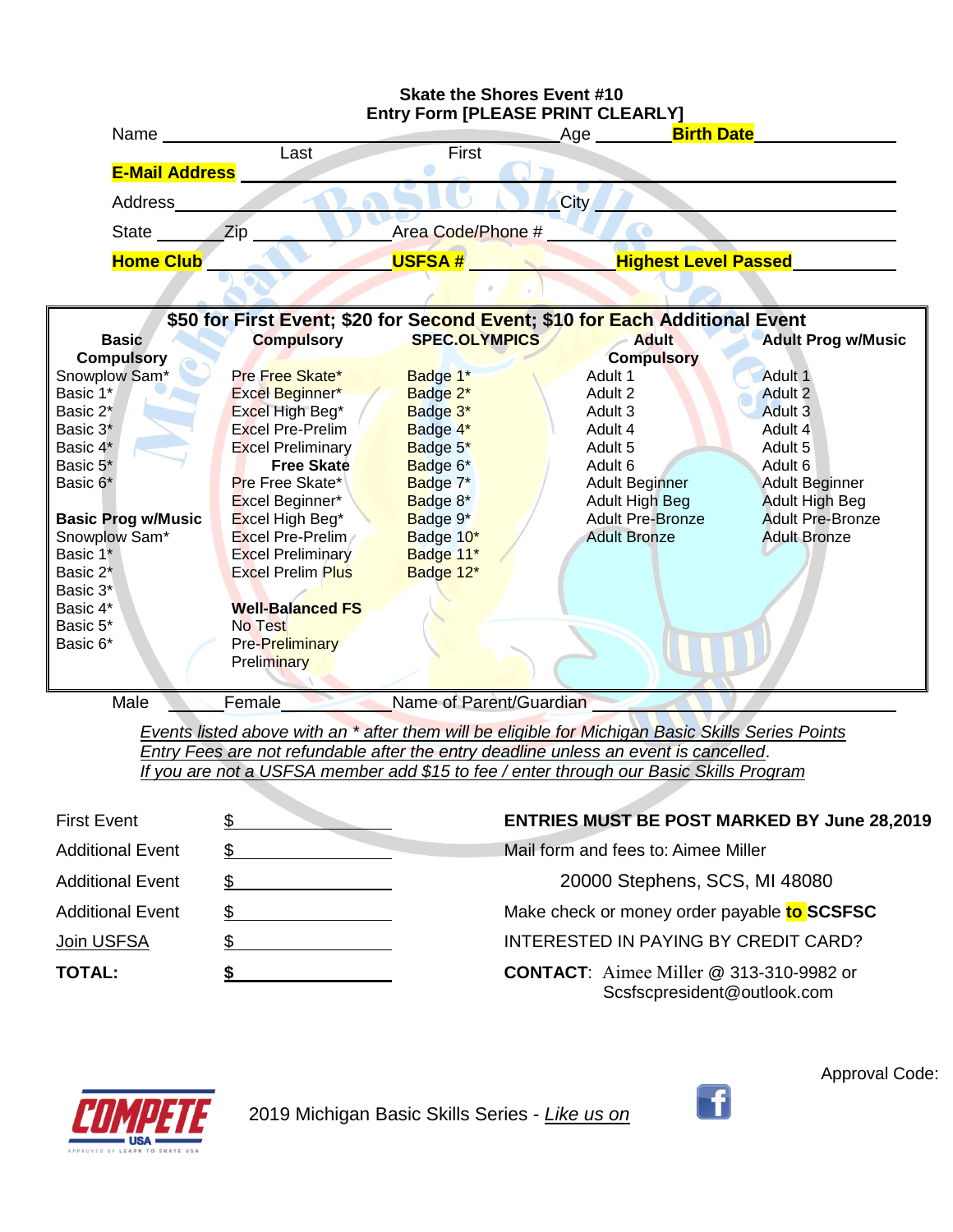#### **Certification of Competitor** Competitor Name:

- 1. The competitor is eligible to enter the events checked. It is agreed that the competitor and family hold the St. Clair Shores Figure Skating Club and the St. Clair Shores Civic Arena harmless from any and all liability either during practice or the competition, from any and all liability for damages to or loss of property.
- 2. As a participant, or parent/guardian of a minor participant, in the Skate the Shores /Basic Skills Series, I understand that the Skate the Shores /Basic Skills Series, or its agents, may take photographs, video and/or film of my, my minor's and/or my family's involvement, participation, viewing or interaction at Skate the Shores /Basic Skills Series scheduled ice time, activities, classes or events. I hereby authorize the taking and use of such photographs, video, film or likeness of myself, my minor child (or children), and/or my family in all forms and media and in all manners, including composite or other representations, for any lawful and legitimate Skate the Shores /Basic Skills Series purpose, including dissemination and distribution of the same; and further waive any right to approve or object to any finished, modified or derivative product or media
- 3. I have read the Concussion Awareness Information located on [www.sk8stuff.com](http://www.sk8stuff.com/) and by signing below, I am agreeing to the terms and conditions**.**

| <u>Title</u> <b>Example 2014</b><br>Date _______________<br>Registered on USFS Coaches Registry for the current season? Yes $\Box$ USFS #<br>the instruction for registration.<br><b>COACHES WILL BE REQUIRED TO CHECK IN AT REGISTRATION AT EACH EVENT</b><br>Entry form with USFSA Number ______________Club Officer/Program Director Signature | If you are not registered, go to www.usfigureskating.org, click on the Coaches Registration button and follow | Date _______________ |  |
|---------------------------------------------------------------------------------------------------------------------------------------------------------------------------------------------------------------------------------------------------------------------------------------------------------------------------------------------------|---------------------------------------------------------------------------------------------------------------|----------------------|--|
| <b>CHECKLIST [please be sure the following is included]:</b>                                                                                                                                                                                                                                                                                      |                                                                                                               |                      |  |
|                                                                                                                                                                                                                                                                                                                                                   |                                                                                                               |                      |  |
|                                                                                                                                                                                                                                                                                                                                                   |                                                                                                               |                      |  |
|                                                                                                                                                                                                                                                                                                                                                   |                                                                                                               |                      |  |
|                                                                                                                                                                                                                                                                                                                                                   |                                                                                                               |                      |  |
|                                                                                                                                                                                                                                                                                                                                                   |                                                                                                               |                      |  |
|                                                                                                                                                                                                                                                                                                                                                   |                                                                                                               |                      |  |
|                                                                                                                                                                                                                                                                                                                                                   |                                                                                                               |                      |  |
| Check payable to (SCSFSC)<br>Events to be entered checked properly                                                                                                                                                                                                                                                                                |                                                                                                               |                      |  |



2019 Michigan Basic Skills Series - *Like us on*